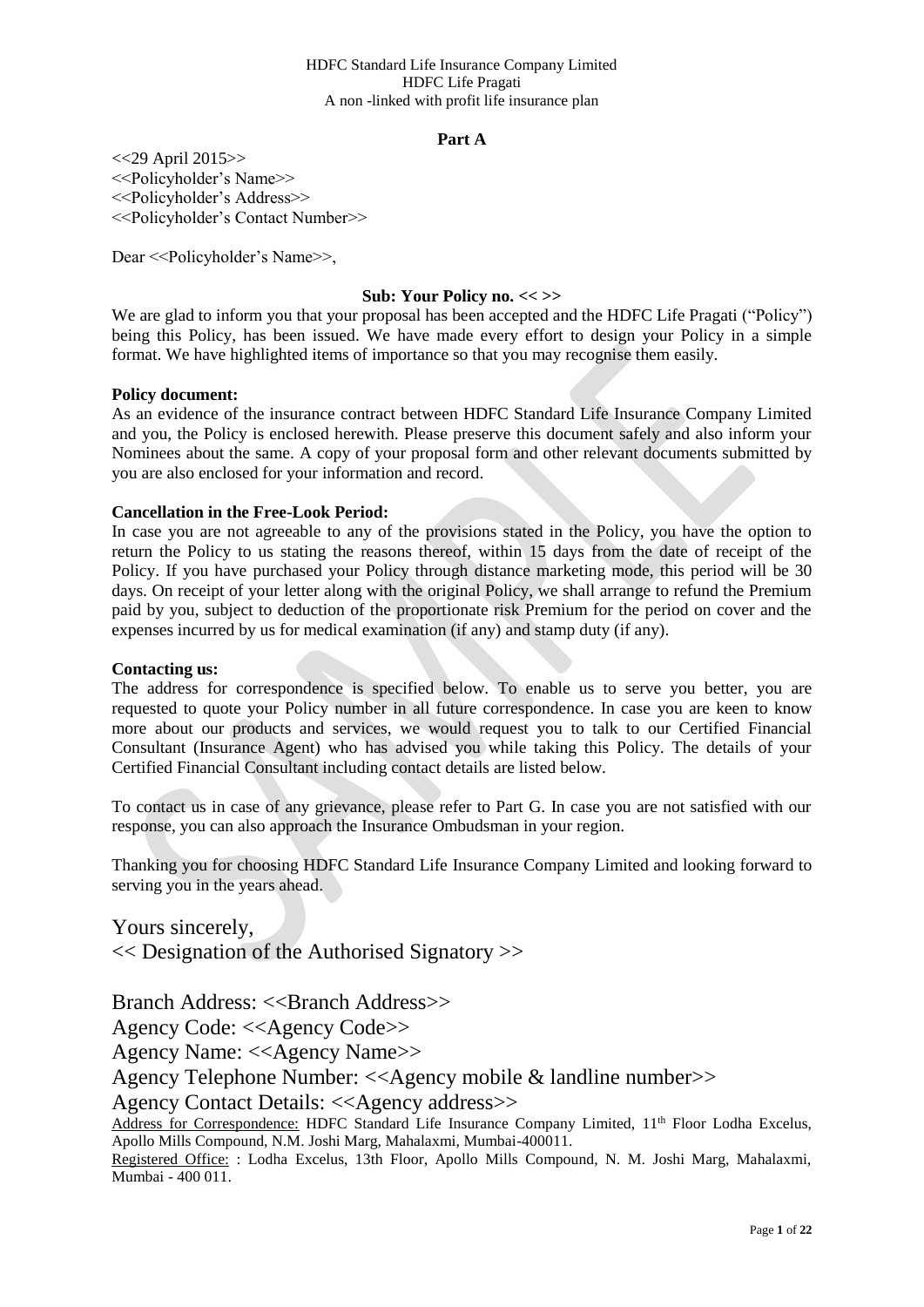# HDFC Standard Life Insurance Company Limited HDFC Life Pragati

A non -linked with profit life insurance plan

Call 1860-267-9999 (local charges apply). DO NOT prefix any country code e.g. +91 or 00. Available all days from 9am to 9pm | Email – service@hdfclife.com| NRIservice@hdfclife.com (For NRI customers only) Visit – www.hdfclife.com.CIN:U99999MH2000PLC128245.

Page **2** of **22**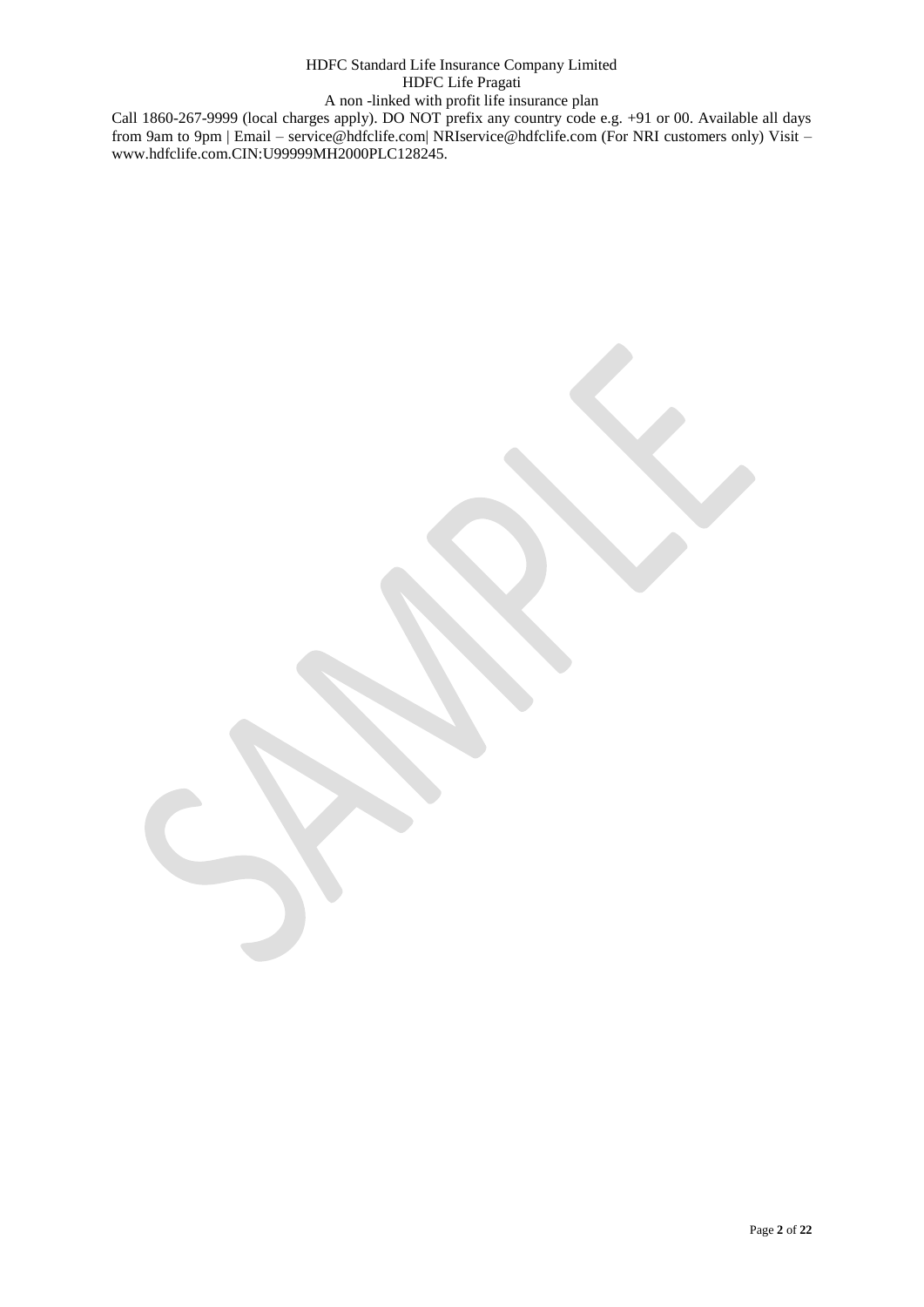#### HDFC Standard Life Insurance Company Limited HDFC Life Pragati A non -linked with profit life insurance plan **POLICY DOCUMENT- HDFC LIFE Pragati**

### **Unique Identification Number: <<101N114V01>>**

Your Policy is a non -linked with profit life insurance single Premium paying plan. This document is the evidence of a contract between HDFC Standard Life Insurance Company Limited and the Policyholder as described in the Policy Schedule given below. This Policy is based on the proposal made by the within named Policyholder and submitted to the Company along with the required documents, declarations, statements, applicable medical evidence and other information received by the Company from the Policyholder, Life Assured or on behalf of the Policyholder ("Proposal"). This Policy is effective upon receipt and realisation, by the Company, of the consideration payable as Premium under the Policy. This Policy is written under and will be governed by the applicable laws in force in India and all Premiums and benefits are expressed and payable in Indian Rupees.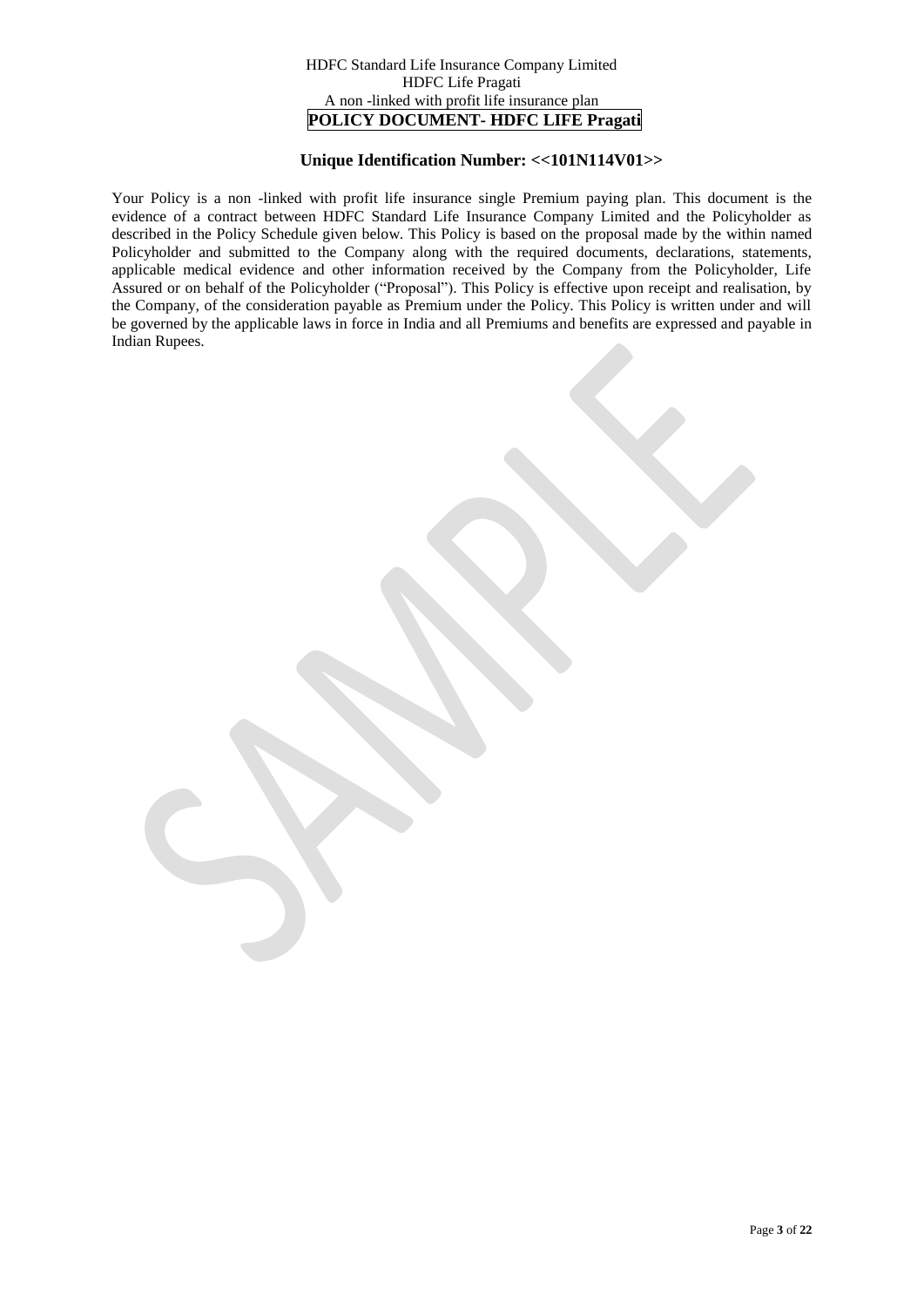#### HDFC Standard Life Insurance Company Limited HDFC Life Pragati A non -linked with profit life insurance plan **POLICY SCHEDULE**

## **Policy number: << >> Client ID: << >>**

# **Policyholder Details**

| $\sim$ 0.110 $\sim$ 110 $\sim$ 100 $\sim$ 100 $\sim$ 1110 $\sim$<br><b>Name</b> |  |
|---------------------------------------------------------------------------------|--|
| <b>Address</b>                                                                  |  |

## **Life Assured Details**

| <b>Name</b>             | $<<$ $>>$            |
|-------------------------|----------------------|
| Date of Birth           | $<<$ dd/mm/yyyy $>>$ |
| Age on the Date of Risk |                      |
| <b>Commencement</b>     | $<<$ >> years        |
| <b>Age Admitted</b>     | $<<\text{Yes/No}$    |

## **Policy Details**

| Date of Commencement of Policy    | $<<$ Date $>>$        |
|-----------------------------------|-----------------------|
| <b>Date of Risk Commencement</b>  | $<<$ RCD $>>$         |
| Date of Issue/Inception of Policy | << First Issue Date>> |
| <b>Sum Assured on Maturity</b>    | $<<$ >>               |
| <b>Sum Assured on Death</b>       | $Rs.<\ll\gg$          |
| Premium                           |                       |
| <b>Policy Term</b>                | $<<$ >> years         |
| <b>Underwriting Extra Premium</b> | $Rs. \ll>>$           |
| <b>Maturity Date</b>              | $<<$ dd/mm/yyyy>>     |

The Premium amount is excluding any Service Tax and any other statutory tax or duty leviable on the Premium. Amount of Service Tax, and any other statutory taxes or duties and levies will be charged at actual as per prevalent rate.

# **NOMINATION SCHEDULE**

| <b>Nominee's Name</b>                                                   | $<<$ Nominee-1 $>>$ | $<<$ Nominee-2 $>>$  |
|-------------------------------------------------------------------------|---------------------|----------------------|
| <b>Date of Birth of Nominee</b>                                         | $<<$ dd/mm/yyyy >>  | $<<$ dd/mm/yyyy $>>$ |
| <b>Nomination Percentage</b>                                            | $<<$ >> %           | $<<$ >> %            |
| <b>Nominee's Address</b>                                                | $<<$ $>>$           | $<<$ $>>$            |
| <b>Appointee's Name</b><br>(Applicable where the Nominee is<br>a minor) | $<<$ >>             |                      |
| Date of Birth of Appointee                                              | $<<$ dd/mm/yyyy >>  |                      |
| <b>Appointee's Address</b>                                              | $<<$ >>             |                      |

Signed at Mumbai on  $\ll\gg$ For HDFC Standard Life Insurance Company Limited

#### Authorised Signatory

In case you notice any mistake, you may return the Policy document to us for necessary correction.

## **SPACE FOR ENDORSEMENTS**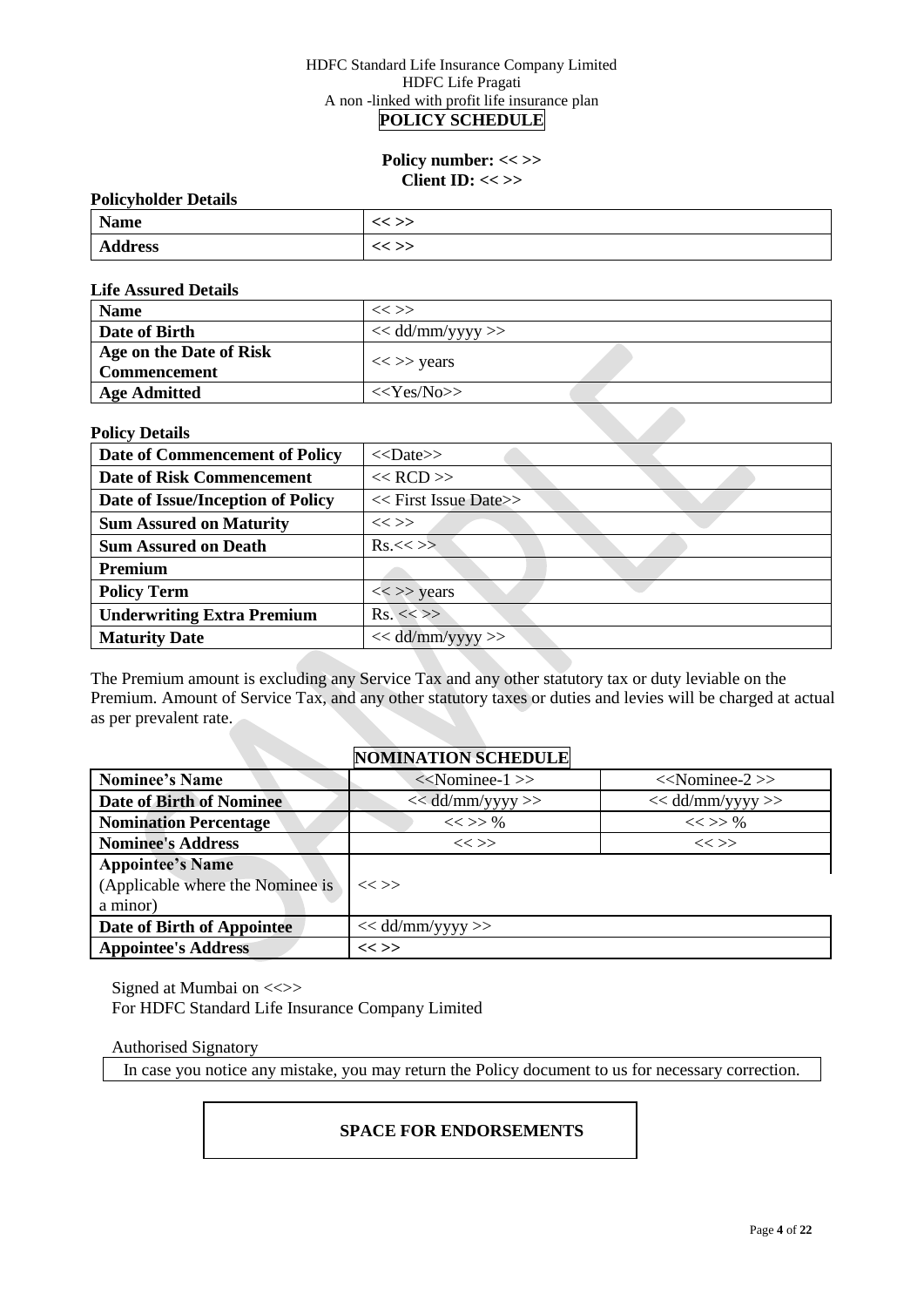In this Policy, the following definitions shall be applicable:

- 1) *Appointee –* means the person named by you and registered with us in accordance with the Nomination Schedule, who is authorized to receive the Death Benefit under this Policy on the death of the Life Assured while the Nominee is a minor;
- 2) *Assignee*  means the person to whom the rights and benefits under this Policy are transferred by virtue of assignment under section 38 of the Insurance Act, 1938, as amended from time to time;
- *3)* Authority/ IRDAI means Insurance Regulatory and Development Authority of India;
- 4) *Company, company, Insurer, Us, us, We, we, Our, our means or refers to HDFC Standard* Life Insurance Company Limited;
- *5) Date of Risk Commencement -* means the date, as stated in the Policy Schedule, on which the insurance coverage under this Policy commences;
- 6) *Life Assured* means the person as stated in the Policy Schedule on whose life the contingent events have to occur for the benefits to be payable. The Life Assured may be the Policyholder;
- 7) *Maturity Date* means the date stated in the Policy Schedule, on which the Policy Term expires and this Policy terminates;
- 8) *Nominee(s)* means the person named by you and registered with us in accordance with the Nomination Schedule, who is authorized to receive the Death Benefit under this Policy, on the death of the Life Assured;
- 9) *Policyholder, You, you, your* means or refers to the Policyholder stated in the Policy Schedule;
- 10) *Policy Term –* means the term of the Policy as stated in the Policy Schedule;
- 11) *Premium(s )* means an amount stated in the Policy Schedule, payable by you to us under this Policy, excluding service tax or any other taxes, cesses or levies;
- 12) *Simple reversionary bonus -* The simple reversionary bonus rate is expressed as a percentage of the Sum Assured on Maturity as declared from time to time. No guarantee shall be applicable to the declaration of future rates of reversionary bonus;
- 13) *Sum Assured on Death* means the absolute amount of benefit which is guaranteed to become payable on death of the Life Assured as per the terms and conditions specified in the Policy;
- 14) *Sum Assured on Maturity* means the absolute amount of benefit which is guaranteed to be payable on maturity of the Policy;
- 15) *Surrender* means complete withdrawal/ termination of the entire Policy;
- 16) *Surrender Value* means an amount, if any, that becomes payable in case of Surrender of the Policy in accordance with the terms and conditions of the Policy.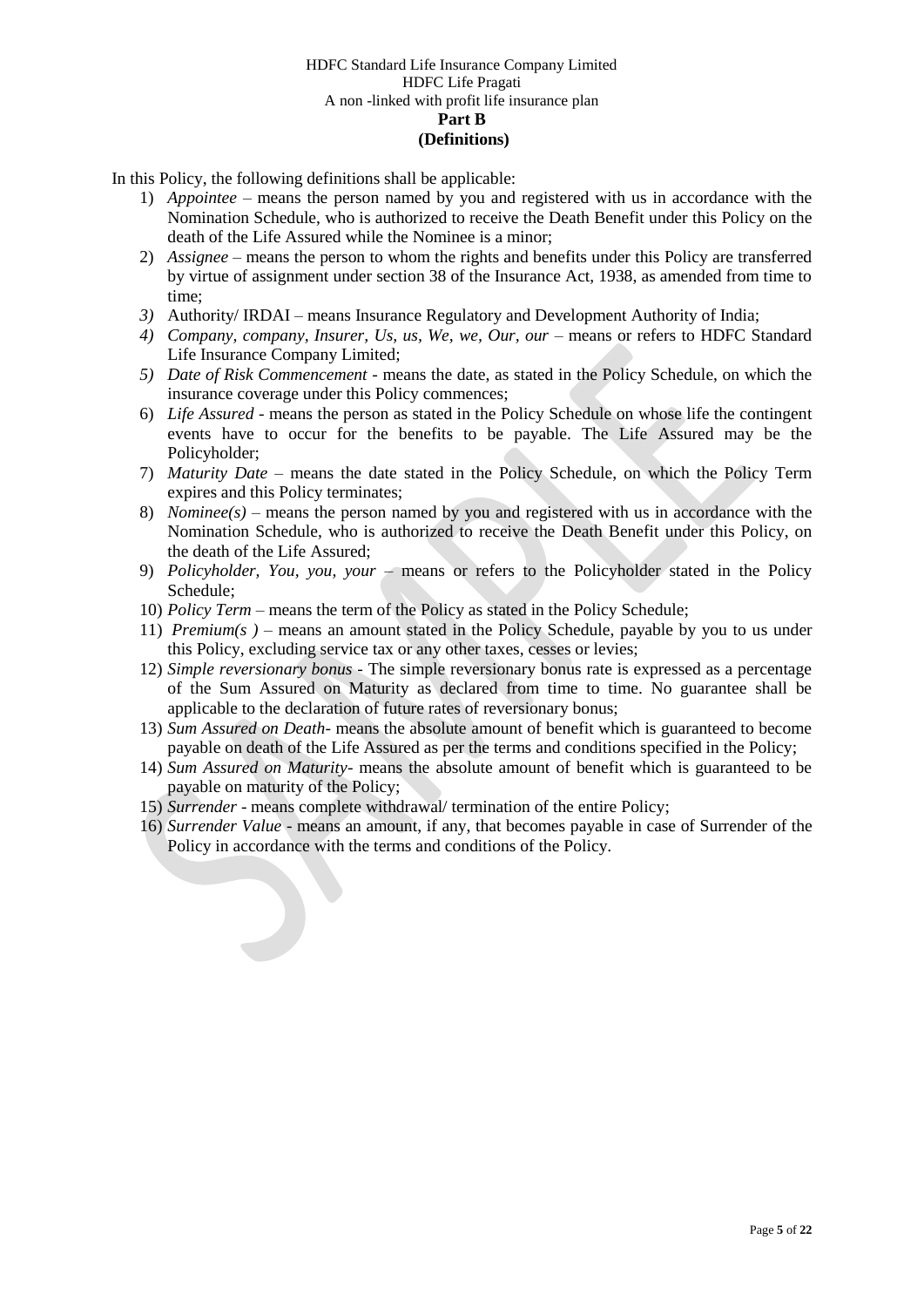#### HDFC Standard Life Insurance Company Limited HDFC Life Pragati A non -linked with profit life insurance plan **Part C**

# **A. Benefits**

## 1. *Death Benefit*

This benefit is payable as a lump sum if death of the Life Assured occurs before the Maturity Date, provided the Policy is in force. The Death Benefit payable shall be the higher of:

- Sum Assured on Death + accrued Simple reversionary bonus till the date of death (if any) + interim bonus (if any) + terminal bonus (if any);
- 105% of Total Premiums paid.

Where, the Sum Assured on Death shall be the higher of the following:

- i. 2 times the single Premium;
- ii. Sum Assured on Maturity;
- 2. *Maturity Benefit*

On the survival of the Life Assured till Maturity Date, the Maturity Benefit is payable as a lump sum provided the Policy is in force. The Maturity Benefit shall be higher of:

- Sum Assured on Maturity + accrued Simple reversionary bonus (if any) + interim bonus (if any) + terminal bonus (if any);
- 100 % of Total Premiums paid.
- 3. *Surrender Benefit:*

The Surrender benefit is payable upon Surrender as a lump sum amount. Surrender value shall be as payable as per Part D Clause A.

- 4. All Simple reversionary bonus, interim Bonus, terminal bonus shall be at the discretion of the Company.
- 5. The benefits are subject to the exclusions set out in Part F Clause A (Exclusions).
- 6. Upon the payment of any one of the benefits (i.e. either the Death Benefit, the Maturity Benefit or the Surrender Benefit) the Policy terminates and no further benefits are payable.
- 7. The recipients of benefits under this Policy shall be as specified below:
	- Death Benefit shall be payable to the registered Nominee(s) or Appointee (in case of minor Nominee), if the Policyholder and the Life Assured are the same; or to the Policyholder if the Life Assured is other than the Policyholder.
	- All other benefits shall be payable to the Policyholder.
	- If the Policy has been assigned, all benefits shall be payable to the Assignee as per section 38 of the Insurance Laws (Amendment) Act 2015.
	- In case of any unique situation or doubt the Company's decision will be final and binding.
- 8. For the purpose of the benefits payable under this product, "Total Premium" shall exclude the underwriting extra Premium (if any).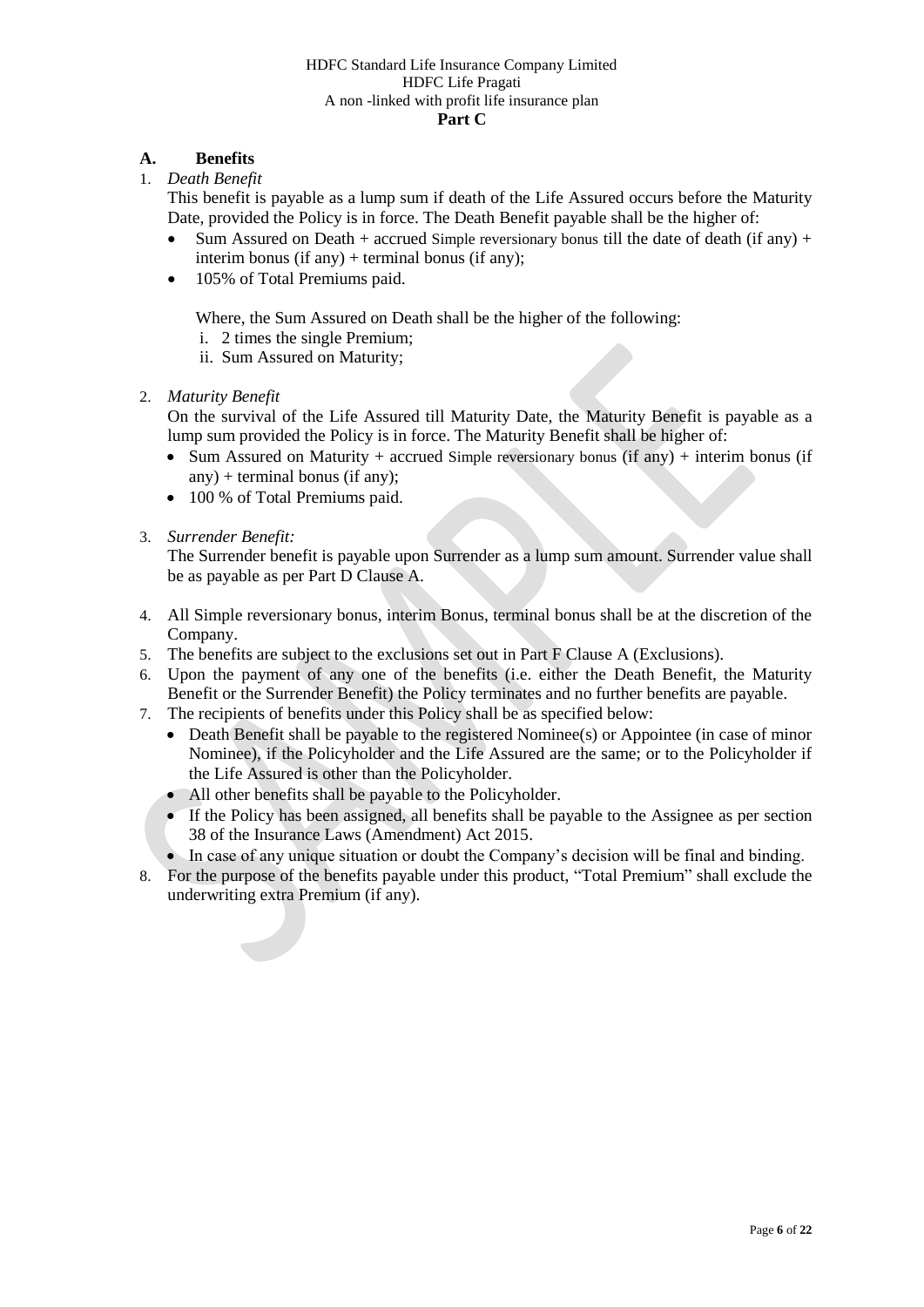#### HDFC Standard Life Insurance Company Limited HDFC Life Pragati A non -linked with profit life insurance plan **Part D**

## **A. Surrender Value:**

- 1. Surrender value for Policies shall be the higher of the following:
	- Guaranteed Surrender Value (GSV);
	- Special Surrender Value (SSV).
- 2. The Policy shall acquire a Guaranteed Surrender Value immediately upon the payment of Premium.
- 3. The Guaranteed Surrender Value shall be the sum of Guaranteed Surrender Value of Premium and the Guaranteed Surrender Value of bonuses already accrued to the Policy.
- 4. The Guaranteed Surrender Value of Premium shall be determined as the Guaranteed Surrender Value factors on premium paid applicable at the time of Surrender multiplied to the Total Premium.
- 5. The Guaranteed Surrender Value of bonuses shall be determined as the Guaranteed Surrender Value factors on accrued bonuses applicable at the time of Surrender multiplied to the total bonuses already accrued to the Policy.
- 6. The Guaranteed Surrender Value factors on premiums paid are specified in Appendix 1. Guaranteed Surrender Value factors on accrued bonuses are specified in Appendix 2.
- 7. The Special Surrender Value shall be determined as the Special Surrender Value factor<sup>#</sup> applicable at the time of Surrender multiplied to the amount which shall be higher of:
	- Sum Assured on Maturity + accrued Simple reversionary bonus (if any) + interim bonus (if any) + terminal bonus (if any);
	- 100 % of Total Premium paid.

# SSV factors are not guaranteed and may be changed with prior approval from IRDAI.

## **B. Alteration:**

Policyholder shall have no option of alteration.

### **C. Policy loan provisions:**

The Policyholder can avail loan facility only once the Policy has acquired the Surrender value. Such loan shall be subject to terms and conditions as the Company may specify from time to time. The current terms and conditions of the Company are stated below:

- The Policyholder should be at least 18 years of age at the time of requesting the loan;
- The loan amount will be subject to maximum 80% of the Surrender Value;
- The rate of interest payable on such loan amount shall be as prescribed by the Company at the time of granting the loan. Currently, the interest rate on loan is 10.5% p.a.;
- Before any benefits are paid out, loan outstanding together with the interest thereon will be deducted and the balance amount will be payable;
- Policy shall not be foreclosed for non re-payment of loan.

#### **D. Free-look provision**

In case you are not agreeable to any of the provisions stated in the Policy, you have the option to return the Policy to us stating the reasons thereof, within 15 days from the date of receipt of the Policy. If you have purchased your Policy through distance marketing mode, this period will be 30 days. On receipt of your letter along with the original Policy, we shall arrange to refund the Premium paid by you, subject to deduction of the proportionate risk Premium for the period on cover and the expenses incurred by us for medical examination (if any) and stamp duty (if any).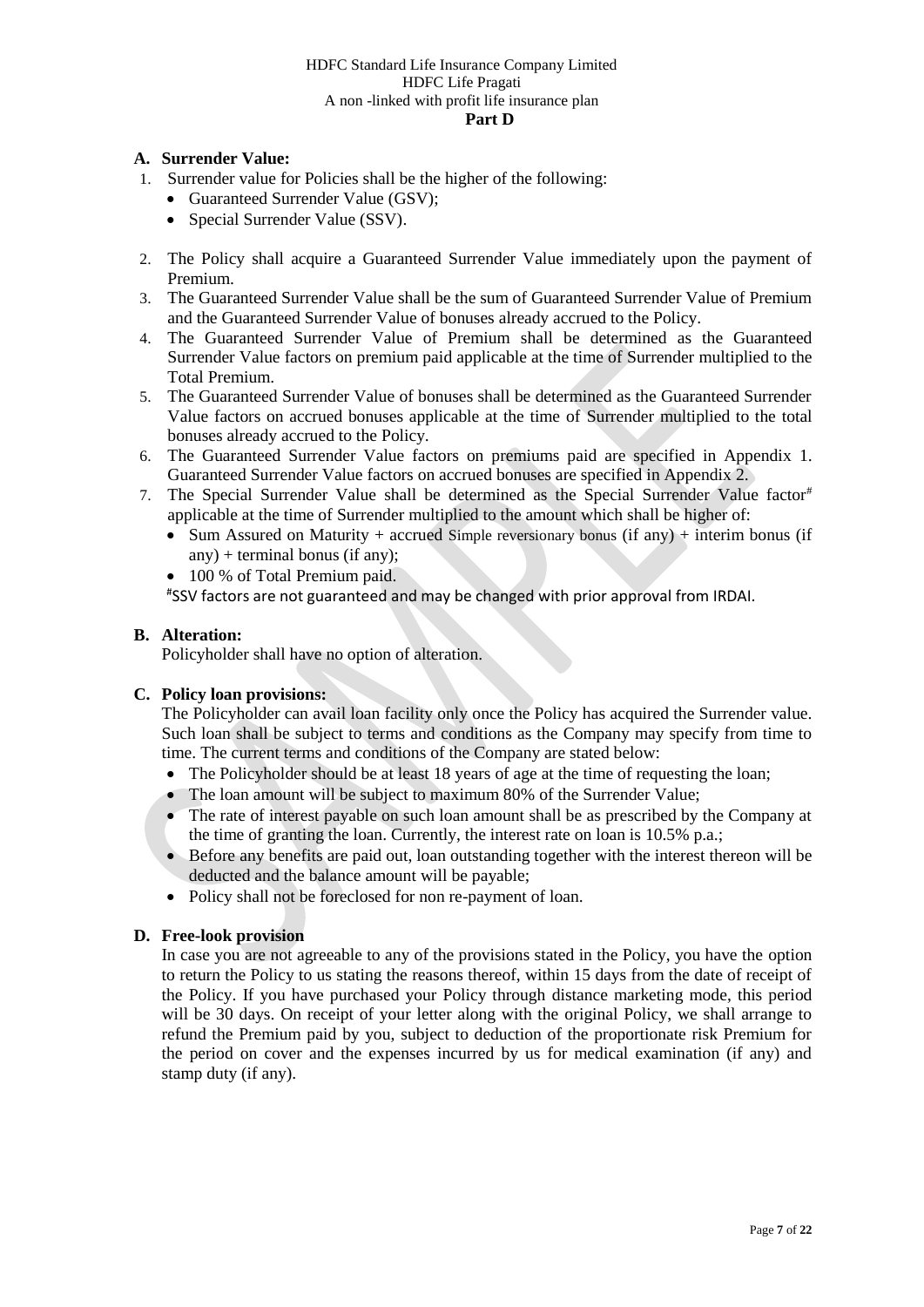#### HDFC Standard Life Insurance Company Limited HDFC Life Pragati A non -linked with profit life insurance plan **Part F (General Terms & Conditions)**

## **A. Exclusions**

Suicide claim provisions

In case of death of Life Assured due to suicide within 12 months from the Date of Inception of the Policy, the Death Benefit payable to the nominee or beneficiary of the Policyholder shall be equal to 80% of the Premiums paid provided the Policy is in-force.

## **B. Age Admitted**

The Company has calculated the Premiums under the Policy on the basis of the age of the Life Assured as declared in the Proposal. In case you have not provided proof of age of the Life Assured with the Proposal, you will be required to furnish such proof of age of the Life Assured as is acceptable to us and have the age admitted. In the event the age so admitted ("Correct Age") during the Policy Term is found to be different from the age declared in the Proposal, without prejudice to our rights and remedies including those under the Insurance Act, 1938 as amended from time to time, we shall take one of the following actions:

i) If eligible, and if the Correct Age is found to be higher, the benefit payable under this Policy/ Rider (if any) shall be after deduction of such difference of Premium (i.e difference in Premium paid based on age declared in the Proposal and Premium based on the Correct Age) along with interest thereon. In such cases, before calculating the amount of benefit payable, the Policy shall be subject to re-underwriting and the sum assured shall be subject to eligibility as per underwriting norms and the Premium to be deducted shall be calculated proportionately on such sum assured payable. If the Correct Age is found to be lower, excess Premiums without any interest shall be refunded.

ii) If ineligible for the Policy basis the Correct Age, the Policy shall be void-ab-initio and the Total Premiums paid shall be refunded without interest after deducting all applicable charges like medical (if any), Stamp Duty (if any), risk etc.

## **C. Claim Procedure**

- (1) Maturity Benefit: The Maturity Benefit will be paid if and only if:
	- i. The Policy has matured and the Life Assured is alive on the Maturity Date,
	- ii. No claim has been made on the Policy, except any survival benefit, if any,
	- iii. The Policy has not been discontinued or Surrendered or cancelled or terminated, and
	- iv. All relevant documents including the original Policy document in support of your claim have been provided to the Company.
- (2) Death Benefit: The Death Benefit will be paid if and only if:
	- i. The death of the Life Assured has occurred before the Maturity Date,
	- ii. The standard Policy provisions specified in Part F Clause A (Exclusions) and Part F Clause G (Incorrect Information and Non Disclosure) are not attracted,
	- iii. The Policy has not been Surrendered or cancelled or terminated, and
	- iv. All relevant documents in support of the claim have been provided to the Company. These would normally include the following:

Basic documentation for all death claims:

- i. Completed claim form, (including NEFT details and bank account proof as specified in the claim form);
- ii. Original Policy;
- iii. Original or copy Death Certificate issued by Municipal Authority/ Gram Panchayat / Tehsildar (attested by issuing authority);
- iv. Original or copy of certificate of doctor certifying cause of death (attested by issuing authority); and
- v. Claimant's identity and residence proof.

Additional records (if death is due to natural causes):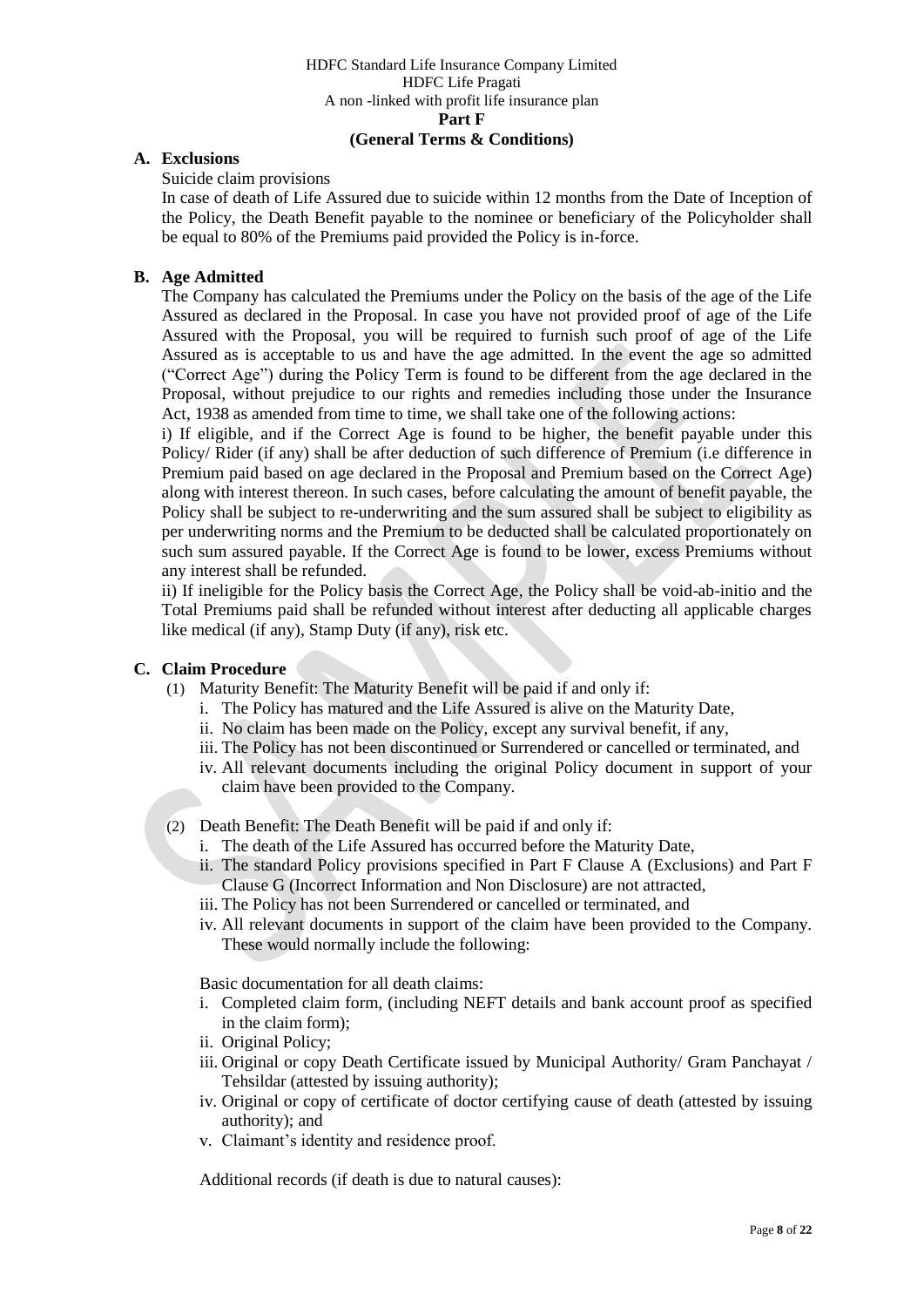## HDFC Standard Life Insurance Company Limited HDFC Life Pragati

#### A non -linked with profit life insurance plan

i. Original or copy of past and current medical records (Indoor case paper, admission notes, discharge summary) attested by hospital authorities.

Additional records (if death is due to un-natural causes):

- i. Original or copy of First Information Report, Police Panchnama report attested by Police authorities; and
- ii. Original or copy of Postmortem report attested by hospital authority.

#### Note:

- i. In case original documents are submitted, attestation on the document by authorities is not required.
- ii. Depending on the circumstances of the death, further documents may be called for as we deem fit.

The claim is required to be intimated to us within a period of three years from the date of death. However, we may condone the delay in claim intimation, if any, where the delay is proved to be for reasons beyond the control of the claimant.

## **D. Assignment**

The Policyholder can assign or transfer of a policy in accordance with Section 38 of the Insurance Act, 1938 as amended from time to time. Simplified version of the provisions of Section 38 is enclosed in Annexure I for reference.

## **E. Nomination**

The Policyholder can nominate a person/ persons in accordance with Section 39 of the Insurance Act, 1938 as amended from time to time. Simplified version of the provisions of Section 39 is enclosed in Annexure II for reference.

## **F. Issuance of true copy of the Policy:**

The Policyholder can request for a duplicate copy of the Policy at HDFC Life offices or through Certified Financial Consultant (Insurance Agent) who advised you while taking this Policy. While making an application for duplicate Policy the Policyholder is required to submit a notarized original indemnity bond on stamp paper. Additional charges may be applicable for issuance of the duplicate Policy.

## **G. Incorrect Information and Non-Disclosure**

Fraud, misrepresentation and forfeiture would be dealt with in accordance with provisions of Section 45 of the Insurance Act 1938 as amended from time to time. Simplified version of the provisions of Section 45 is enclosed in Annexure III for reference.

## **H. Policy on the life of a Minor**

Where the Policy has been taken for the benefit of the Life Assured who is a minor, the Policy shall automatically vest unto the Life Assured on his attaining majority.

## **I. Taxes**

(1) Indirect Taxes

Service Tax and any statutory tax, duty and levy shall be levied as applicable. Any taxes, statutory levy becoming applicable in future may become payable by you by any method including by levy of an additional monetary amount in addition to Premium and or charges.

## (2) Direct Taxes

Tax will be deducted at the applicable rate from the payments made under the Policy, as per the prevailing provisions of the Income Tax Act, 1961.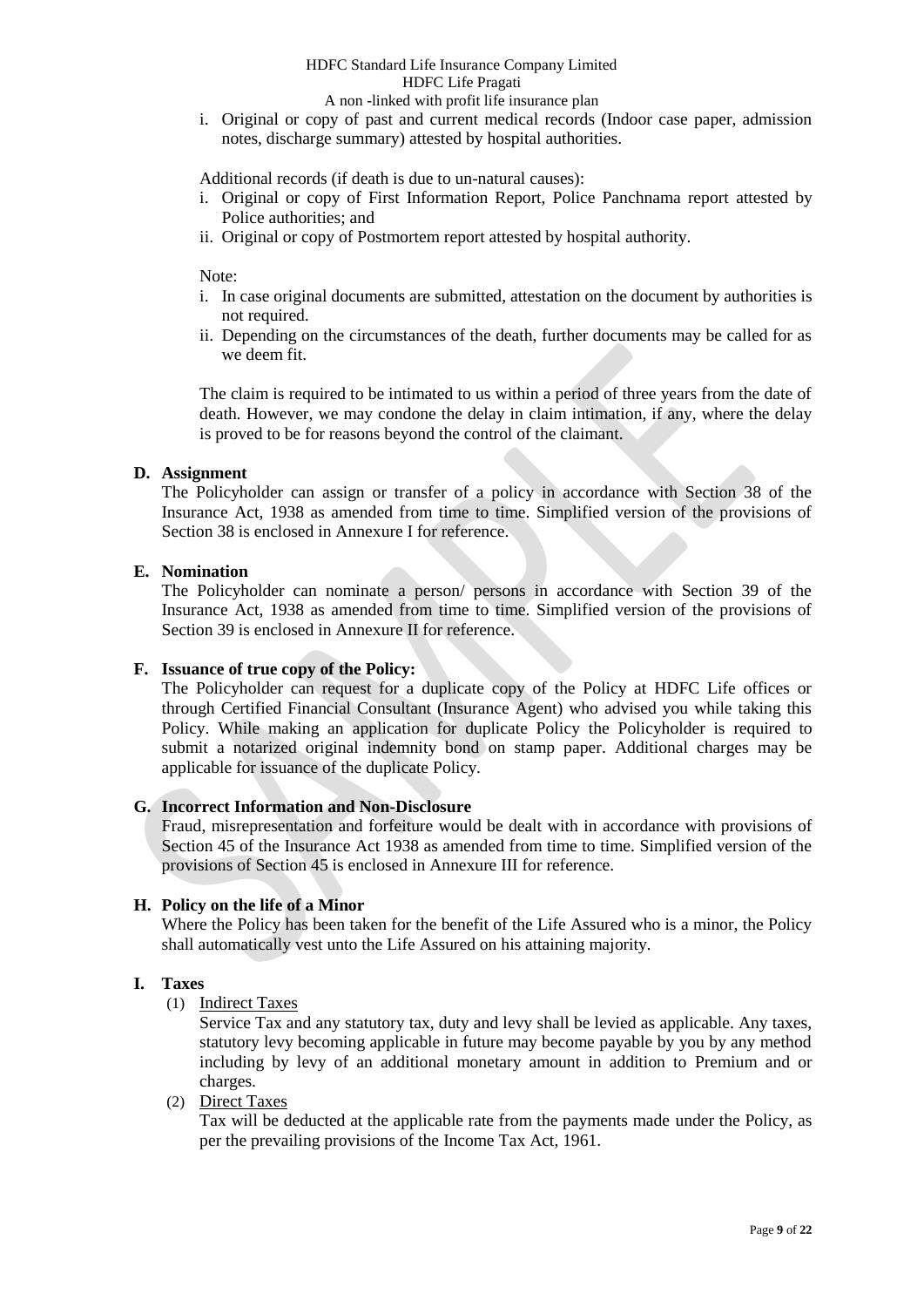#### A non -linked with profit life insurance plan

- **J. Modification, Amendment, Re-enactment of or to the Insurance laws and rules, regulations, guidelines, clarifications, circulars etc. thereunder** 
	- (1) This Policy is subject to
		- i. The Insurance Act 1938 and Insurance Laws (Amendment) Act, 2015 as amended from time to time.
		- ii. Amendments, modifications (including re-enactment) as may be made from time to time, and
		- iii. Other such relevant Regulations, Rules, Laws, Guidelines, Circulars, Enactments etc as may be introduced thereunder from time to time.
	- (2) We reserve the right to change any of these Policy provisions / terms and conditions in accordance with changes in applicable Regulations or Laws, and where required, with IRDAI's approval.
	- (3) We are required to obtain prior approval from the IRDAI before making any material changes to these provisions, except for changes of regulatory / statutory nature.
	- (4) We reserve the right to require submission by you of such documents and proof at all life stages of the Policy as may be necessary to meet the requirements under Anti- money Laundering/Know Your Customer norms and as may be laid down by IRDAI and other regulators from time to time.

## **K. Jurisdiction:**

This Policy shall be governed by the laws of India and the Indian Courts shall have jurisdiction to settle any disputes arising under the Policy.

## **L. Notices**

Any notice, direction or instruction given to us, under the Policy, shall be in writing and delivered by hand, post, facsimile or from registered electronic mail ID to:

HDFC Standard Life Insurance Company Limited, 11th Floor, Lodha Excelus, Apollo Mills Compound, N.M. Joshi Marg, Mahalaxmi, Mumbai - 400011.

Registered Office: Lodha Excelus, 13th Floor, Apollo Mills Compound, N.M. Joshi Marg, Mahalaxmi, Mumbai - 400011.

E-mail: service@hdfclife.com

Or such other address as may be informed by us.

Similarly, any notice, direction or instruction to be given by us, under the Policy, shall be in writing and delivered by hand, post, courier, facsimile or registered electronic mail ID to the updated address in the records of the Company.

You are requested to communicate any change in address, to the Company supported by the required address proofs to enable the Company to carry out the change of address in its systems. The onus of intimation of change of address lies with the Policyholder. An updated contact detail of the Policyholder will ensure that correspondences from the Company are correctly addressed to the Policyholder at the latest updated address.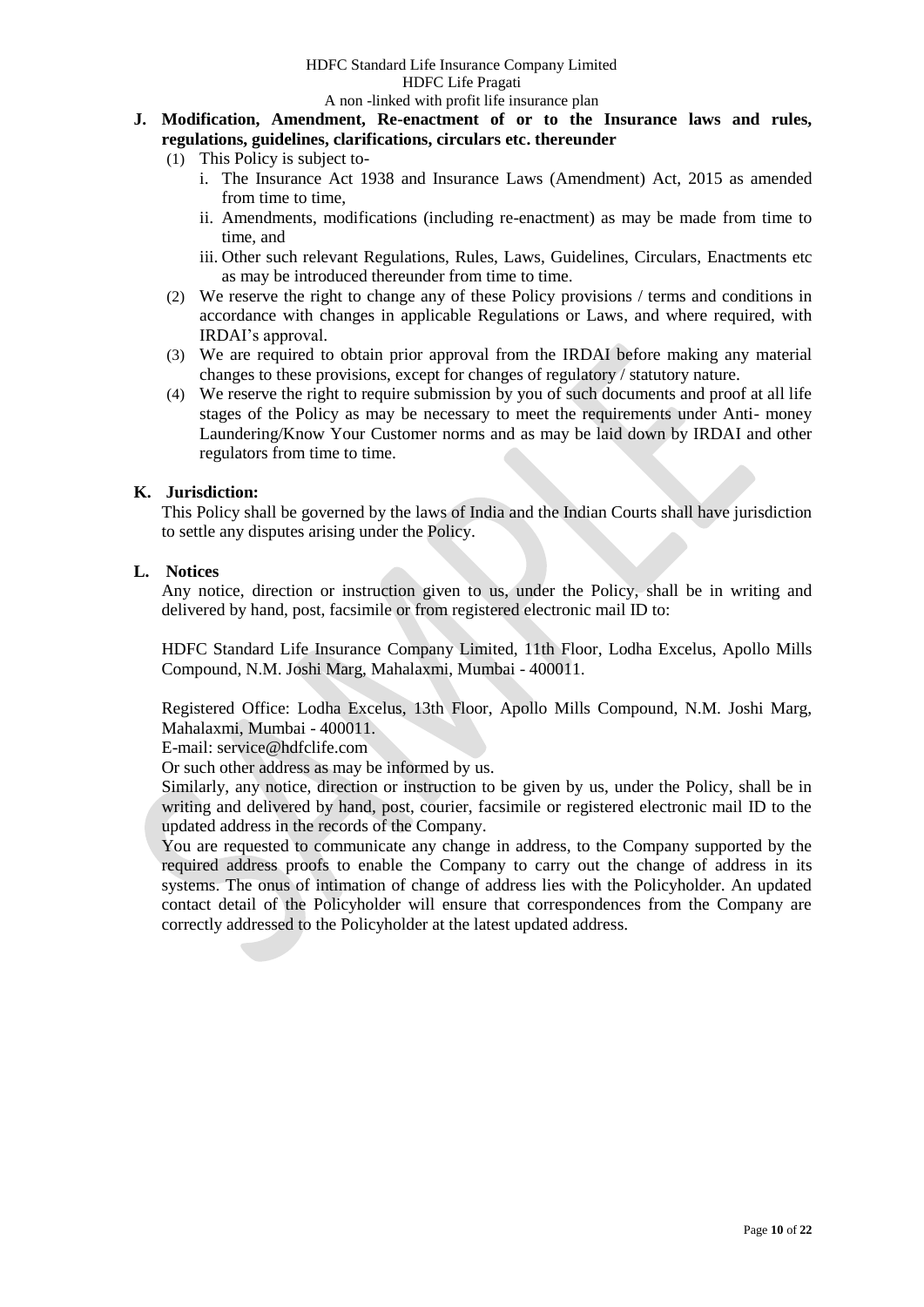## HDFC Standard Life Insurance Company Limited HDFC Life Pragati A non -linked with profit life insurance plan **Appendix 1 Guaranteed Surrender Value Factors as percentage of Total Premium**

| <b>Policy Year</b> | <b>GSV Factors</b><br>$\frac{6}{6}$ of total<br>premiums paid) |  |
|--------------------|----------------------------------------------------------------|--|
|                    | 70.00%                                                         |  |
| 2                  | 70.00%                                                         |  |
| 3                  | 70.00%                                                         |  |
|                    | 90.00%                                                         |  |

Note: This would only be payable once the policy has acquired a guaranteed surrender value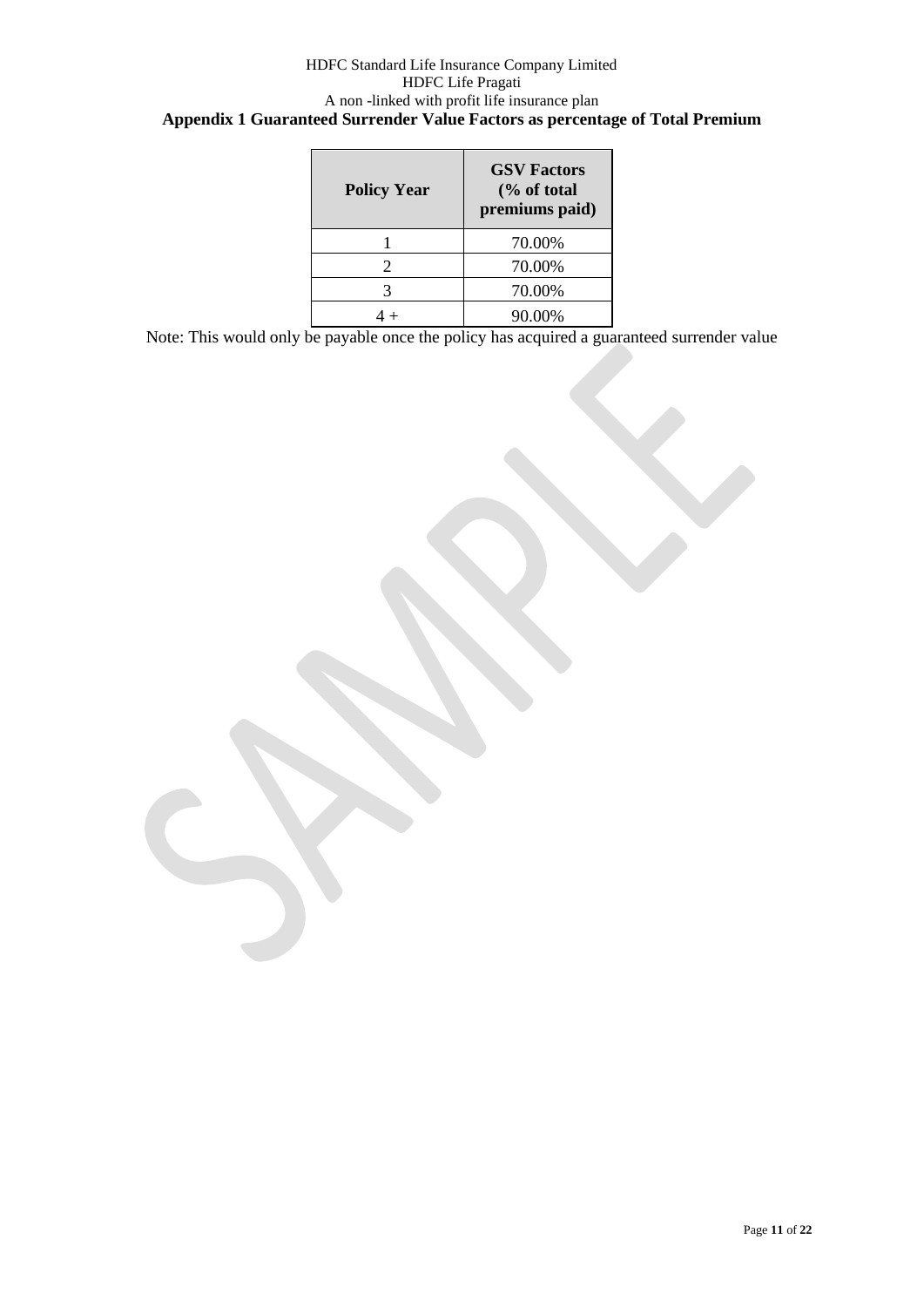## HDFC Standard Life Insurance Company Limited HDFC Life Pragati A non -linked with profit life insurance plan **Part G (Grievance Redress Mechanism)**

## 1. **Complaint Resolution Process**

(i) The customer can contact us on the below mentioned address in case of any complaint/ grievance:

Grievance Redressal Officer HDFC Standard Life Insurance Company Limited 11th Floor, Lodha Excelus, Apollo Mills Compound, N. M. Joshi Marg, Mahalaxmi, Mumbai, Maharashtra - 400011 Helpline number: 18602679999 (Local charges apply) E-mail[: service@hdfclife.com](mailto:service@hdfclife.com)

- (ii) All grievances (Service and sales) received by the Company will be responded to within the prescribed regulatory Turn Around Time (TAT) of 14 days.
- (iii) Written request or email from the registered email id is mandatory.
- (iv) If required, we will investigate the complaints by taking inputs from the customer over the telephone or through personal meetings.
- (v) We will issue an acknowledgement letter to the customer within 3 working days of the receipt of complaint.
- (vi) The acknowledgement that is sent to the customer has the details of the complaint number, the Policy number and the Grievance Redressal Officer's name who will be handling the complaint of the customer.
- (vii) If the customer's complaint is addressed within 3 days, the resolution communication will also act as the acknowledgment of the complaint.
- (viii) The final letter of resolution will offer redressal or rejection of the complaint along with the reason for doing the same.
- (ix) In case the customer is not satisfied with the decision sent to him or her, he or she may contact our Grievance Redressal Officer within 8 weeks of the receipt of the communication at any of the touch points mentioned in the document, failing which, we will consider the complaint to be satisfactorily resolved.
- (x) The following is the escalation matrix in case there is no response within the prescribed timelines or if you are not satisfied with the response. The number of days specified in the below- mentioned escalation matrix will be applicable from the date of escalation.

| <b>Level</b>                                            | <b>Designation</b>                                                                           | <b>Response Time</b> |
|---------------------------------------------------------|----------------------------------------------------------------------------------------------|----------------------|
| 1st Level                                               | <b>Sr. Manager - Customer Relations</b>                                                      | 10 working days      |
| 2nd Level (for response not<br>received from Level 1)   | Vice President - Customer Relations                                                          | 10 working days      |
| Final Level (for response not<br>received from Level 2) | Sr. Vice President and Head Customer<br>Relations & Principal Grievance Redressal<br>Officer | 3 working days       |

You are requested to follow the aforementioned matrix to receive satisfactory response from us.

(xi) If you are not satisfied with the response or do not receive a response from us within 14 days, you may approach the Grievance Cell of IRDAI on the following contact details:

- IRDAI Grievance Call Centre (IGCC) TOLL FREE NO:155255
- $\bullet$  Email ID: complaints@irda.gov.in
- Online- You can register your complaint online at http://www.igms.irda.gov.in/
- Address for communication for complaints by fax/paper: Consumer Affairs Department Insurance Regulatory and Development Authority of India 9th floor, United India Towers, Basheerbagh Hyderabad – 500 029, Telangana State (India)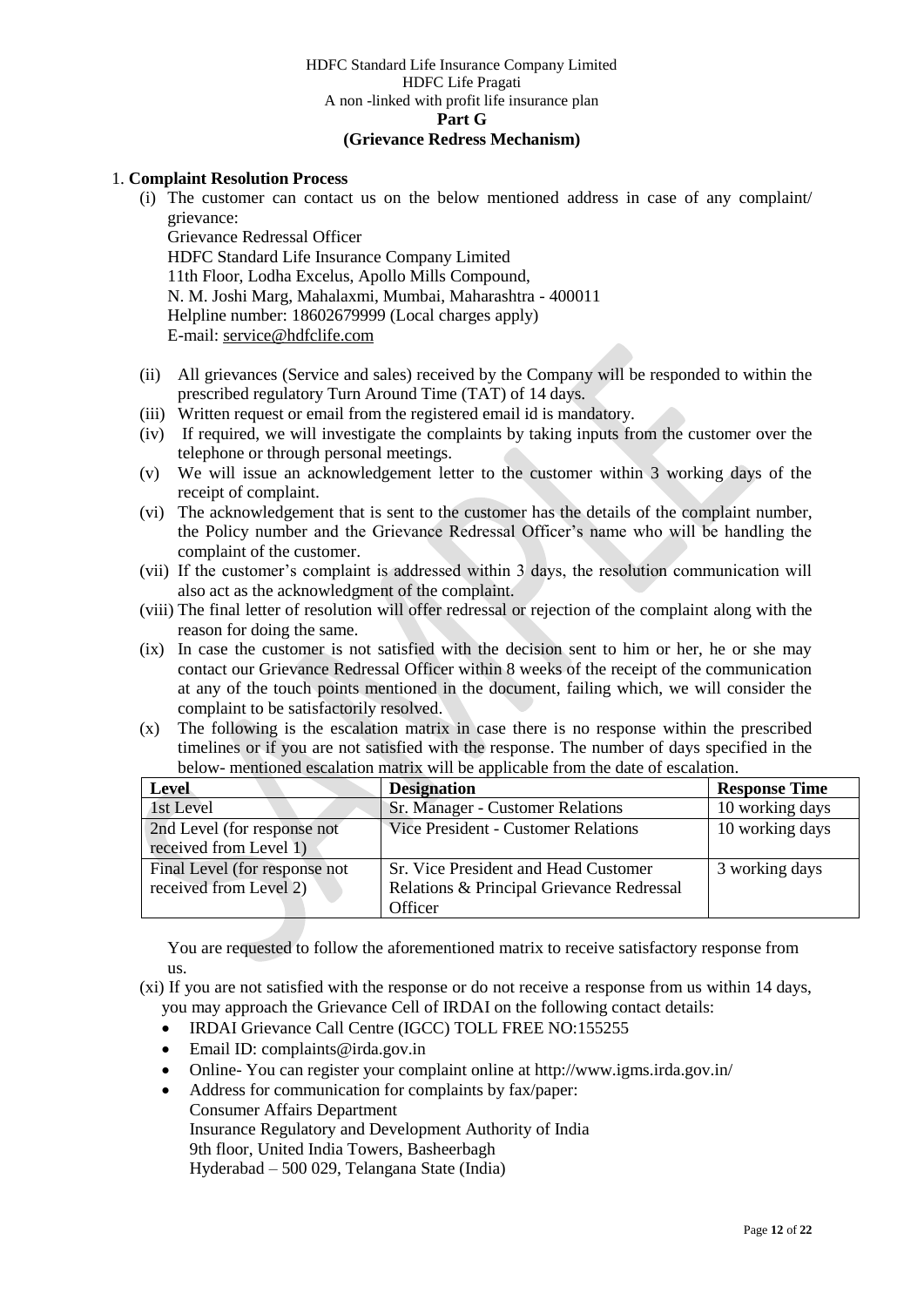## HDFC Standard Life Insurance Company Limited HDFC Life Pragati A non -linked with profit life insurance plan Fax No: 91- 40 – 6678 9768

2. In the event you are dissatisfied with the response provided by us, you may approach the Insurance Ombudsman in your region. The contact details of the Insurance Ombudsman are provided below.

| Office of the<br><b>Ombudsman</b> | <b>Contact Details</b>                                                                                                                                                                                                                                         | <b>Areas of Jurisdiction</b>                                                              |
|-----------------------------------|----------------------------------------------------------------------------------------------------------------------------------------------------------------------------------------------------------------------------------------------------------------|-------------------------------------------------------------------------------------------|
| <b>AHMEDABAD</b>                  | Office of the Insurance Ombudsman,<br>2nd floor, Ambica House,<br>Near C.U. Shah College,<br>5, Navyug Colony, Ashram Road,<br>Ahmedabad - 380 014.<br>Tel.: 079 - 27546150 / 27546139<br>Fax: $079 - 27546142$<br>Email: bimalokpal.ahmedabad@gbic.co.in      | Gujarat, Dadra &<br>Nagar Haveli, Daman<br>and Diu                                        |
| <b>BHOPAL</b>                     | Office of the Insurance Ombudsman,<br><b>Janak Vihar Complex, 2nd Floor,</b><br>6, Malviya Nagar, Opp. Airtel Office,<br>Near New Market,<br>Bhopal - 462 003.<br>Tel.: 0755 - 2769201 / 2769202<br>Fax: 0755 - 2769203<br>Email: bimalokpal.bhopal@gbic.co.in | Madhya Pradesh &<br>Chhattisgarh                                                          |
| <b>BHUBANESHWAR</b>               | Office of the Insurance Ombudsman,<br>62, Forest park,<br>Bhubneshwar $-751009$ .<br>Tel.: 0674 - 2596461 /2596455<br>Fax: 0674 - 2596429<br>Email: bimalokpal.bhubaneswar@gbic.co.in                                                                          | Orissa                                                                                    |
| <b>BENGALURU</b>                  | Office of the Insurance Ombudsman,<br>Jeevan Soudha Building, PID No. 57-27-N-19<br>Ground Floor, 19/19, 24th Main Road,<br><b>JP Nagar, Ist Phase,</b><br>Bengaluru - 560 078.<br>Tel.: 080 - 26652048 / 26652049<br>Email: bimalokpal.bengaluru@gbic.co.in   | <b>Karnataka</b>                                                                          |
| <b>CHANDIGARH</b>                 | Office of the Insurance Ombudsman,<br>S.C.O. No. 101, 102 & 103, 2nd Floor,<br>Batra Building, Sector 17 - D,<br>Chandigarh $-160$ 017.<br>Tel.: 0172 - 2706196 / 2706468<br>Fax: 0172 - 2708274<br>Email: bimalokpal.chandigarh@gbic.co.in                    | Punjab, Haryana,<br><b>Himachal Pradesh,</b><br>Jammu & Kashmir,<br>Chandigarh            |
| <b>CHENNAI</b>                    | Office of the Insurance Ombudsman,<br>Fatima Akhtar Court, 4th Floor, 453,<br>Anna Salai, Teynampet,<br><b>CHENNAI - 600 018.</b><br>Tel.: 044 - 24333668 / 24335284<br>Fax: 044 - 24333664<br>Email: bimalokpal.chennai@gbic.co.in                            | Tamil Nadu,<br><b>Pondicherry Town and</b><br>Karaikal (which are<br>part of Pondicherry) |
| <b>NEW DELHI</b>                  | Office of the Insurance Ombudsman,<br>2/2 A, Universal Insurance Building,<br>Asaf Ali Road,                                                                                                                                                                   | Delhi                                                                                     |

## **a. Details and addresses of Insurance Ombudsman**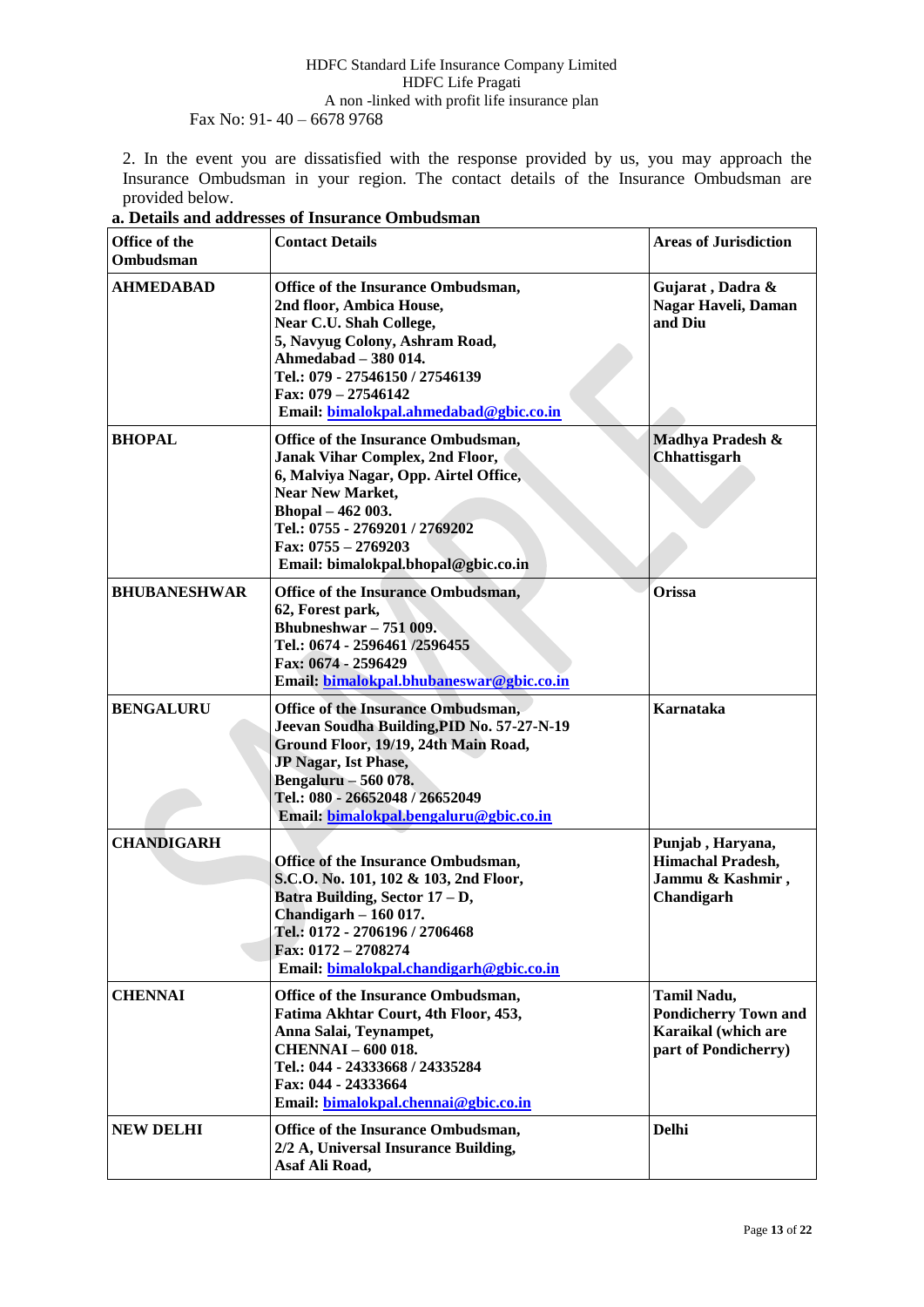|                  | HDFC Standard Life Insurance Company Limited                                                                                                                                                                                                                                        |                                                                                                                                                                                                                                                                                                                                                                                                   |
|------------------|-------------------------------------------------------------------------------------------------------------------------------------------------------------------------------------------------------------------------------------------------------------------------------------|---------------------------------------------------------------------------------------------------------------------------------------------------------------------------------------------------------------------------------------------------------------------------------------------------------------------------------------------------------------------------------------------------|
|                  | HDFC Life Pragati<br>A non-linked with profit life insurance plan                                                                                                                                                                                                                   |                                                                                                                                                                                                                                                                                                                                                                                                   |
|                  | New Delhi - 110 002.<br>Tel.: 011 - 23239633 / 23237532<br>Fax: $011 - 23230858$<br>Email: bimalokpal.delhi@gbic.co.in                                                                                                                                                              |                                                                                                                                                                                                                                                                                                                                                                                                   |
| <b>GUWAHATI</b>  | Office of the Insurance Ombudsman,<br>Jeevan Nivesh, 5th Floor,<br>Nr. Panbazar over bridge, S.S. Road,<br>Guwahati - 781001(ASSAM).<br>Tel.: 0361 - 2132204 / 2132205<br>Fax: 0361 - 2732937<br>Email: bimalokpal.guwahati@gbic.co.in                                              | Assam, Meghalaya,<br>Manipur, Mizoram,<br><b>Arunachal Pradesh,</b><br><b>Nagaland and Tripura</b>                                                                                                                                                                                                                                                                                                |
| <b>HYDERABAD</b> | Office of the Insurance Ombudsman,<br>6-2-46, 1st floor, "Moin Court",<br><b>Lane Opp. Saleem Function Palace,</b><br>A. C. Guards, Lakdi-Ka-Pool,<br><b>Hyderabad - 500 004.</b><br>Tel.: 040 - 65504123 / 23312122<br>Fax: 040 - 23376599<br>Email: bimalokpal.hyderabad@gbic.co. | Andhra Pradesh,<br>Telangana, Yanam and<br>part of Territory of<br>Pondicherry                                                                                                                                                                                                                                                                                                                    |
| <b>JAIPUR</b>    | Office of the Insurance Ombudsman,<br>Jeevan Nidhi - II Bldg., Gr. Floor,<br><b>Bhawani Singh Marg,</b><br>Jaipur - 302 005.<br>Tel.: 0141 - 2740363<br>Email: bimalokpal.jaipur@gbic.co.in                                                                                         | Rajasthan                                                                                                                                                                                                                                                                                                                                                                                         |
| <b>ERNAKULAM</b> | Office of the Insurance Ombudsman,<br>2nd Floor, Pulinat Bldg.,<br>Opp. Cochin Shipyard, M. G. Road,<br>Ernakulam - 682 015.<br>Tel.: 0484 - 2358759 / 2359338<br>Fax: $0484 - 2359336$<br>Email: bimalokpal.ernakulam@gbic.co.in                                                   | Kerala, Lakshadweep,<br>Mahe $-$ a part of<br>Pondicherry                                                                                                                                                                                                                                                                                                                                         |
| <b>KOLKATA</b>   | Office of the Insurance Ombudsman,<br>Hindustan Bldg. Annexe, 4th Floor,<br>4, C.R. Avenue,<br>KOLKATA - 700 072.<br>Tel.: 033 - 22124339 / 22124340<br>$\text{Fax}: 033 - 22124341$<br>Email: bimalokpal.kolkata@gbic.co.in                                                        | West Bengal,<br>Andaman & Nicobar<br><b>Islands, Sikkim</b>                                                                                                                                                                                                                                                                                                                                       |
| <b>LUCKNOW</b>   | Office of the Insurance Ombudsman,<br>6th Floor, Jeevan Bhawan, Phase-II,<br>Nawal Kishore Road, Hazratganj,<br>Lucknow - 226 001.<br>Tel.: 0522 - 2231330 / 2231331<br>Fax: 0522 - 2231310<br>Email: bimalokpal.lucknow@gbic.co.in                                                 | <b>Districts of Uttar</b><br>Pradesh: Laitpur,<br>Jhansi, Mahoba,<br>Hamirpur, Banda,<br>Chitrakoot, Allahabad,<br>Mirzapur, Sonbhabdra,<br>Fatehpur, Pratapgarh,<br>Jaunpur, Varanasi,<br>Gazipur, Jalaun,<br>Kanpur, Lucknow,<br>Unnao, Sitapur,<br>Lakhimpur, Bahraich,<br>Barabanki, Raebareli,<br>Sravasti, Gonda,<br>Faizabad, Amethi,<br>Kaushambi,<br>Balrampur, Basti,<br>Ambedkarnagar, |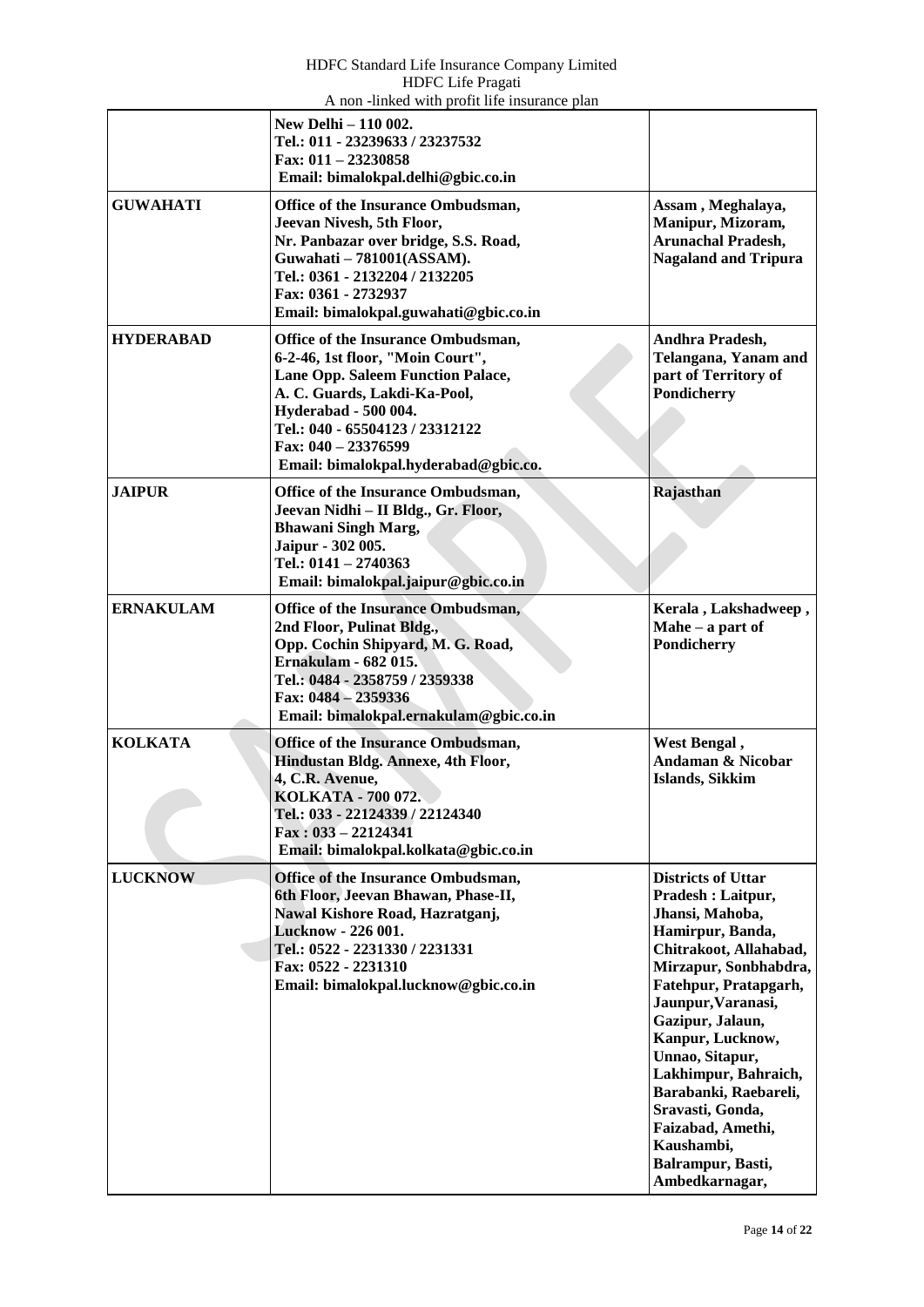|               |                                                                                                                                                                                                                                                  | Sultanpur,<br>Maharajgang,<br>Santkabirnagar,<br>Azamgarh,<br>Kushinagar, Gorkhpur,<br>Deoria, Mau,<br>Ghazipur, Chandauli,<br>Ballia, Sidharathnagar.                                                                                                                                                                                                                                                                                                                        |
|---------------|--------------------------------------------------------------------------------------------------------------------------------------------------------------------------------------------------------------------------------------------------|-------------------------------------------------------------------------------------------------------------------------------------------------------------------------------------------------------------------------------------------------------------------------------------------------------------------------------------------------------------------------------------------------------------------------------------------------------------------------------|
| <b>MUMBAI</b> | Office of the Insurance Ombudsman,<br>3rd Floor, Jeevan Seva Annexe,<br>S. V. Road, Santacruz (W),<br>Mumbai - 400 054.<br>Tel.: 022 - 26106552 / 26106960<br>Fax: $022 - 26106052$<br>Email: bimalokpal.mumbai@gbic.co.in                       | Goa, Mumbai<br><b>Metropolitan Region</b><br>excluding Navi<br>Mumbai & Thane                                                                                                                                                                                                                                                                                                                                                                                                 |
| <b>PATNA</b>  | Office of the Insurance Ombudsman,<br>1st Floor, Kalpana Arcade Building,,<br><b>Bazar Samiti Road,</b><br>Bahadurpur,<br>Patna 800 006.<br>Tel.: 0612-2680952<br>Email id: bimalokpal.patna@gbic.co.in.                                         | <b>Bihar and Jharkhand</b>                                                                                                                                                                                                                                                                                                                                                                                                                                                    |
| <b>NOIDA</b>  | Office of the Insurance Ombudsman,<br><b>Bhagwan Sahai Palace</b><br>4th Floor, Main Road,<br>Naya Bans, Sector 15,<br>Distt: Gautam Buddh Nagar,<br>U.P-201301.<br>Tel.: 0120-2514250 / 2514252 / 2514253<br>Email: bimalokpal.noida@gbic.co.in | <b>State of Uttaranchal</b><br>and the following<br><b>Districts of Uttar</b><br>Pradesh:<br>Agra, Aligarh, Bagpat,<br>Bareilly, Bijnor,<br>Budaun, Bulandshehar,<br>Etah, Kanooj,<br>Mainpuri, Mathura,<br>Meerut, Moradabad,<br>Muzaffarnagar,<br>Oraiyya, Pilibhit,<br>Etawah, Farrukhabad,<br>Firozbad,<br>Gautambodhanagar,<br>Ghaziabad, Hardoi,<br>Shahjahanpur, Hapur,<br>Shamli, Rampur,<br>Kashganj, Sambhal,<br>Amroha, Hathras,<br>Kanshiramnagar,<br>Saharanpur. |
| <b>PUNE</b>   | Office of the Insurance Ombudsman,<br>Jeevan Darshan Bldg., 3rd Floor,<br>C.T.S. No.s. 195 to 198,<br>N.C. Kelkar Road, Narayan Peth,<br>Pune - 411 030.<br>Tel.: 020-41312555<br>Email: Bimalokpal.pune@gbic.co.in                              | Maharashtra Area of<br>Navi Mumbai and<br><b>Thane excluding</b><br>Mumbai Metropolitan<br><b>Region</b>                                                                                                                                                                                                                                                                                                                                                                      |

# **b. Power of Ombudsman-**

The Ombudsman may receive and consider- [\(i\)](http://indiankanoon.org/doc/160521836/) complaints under rule 13 of Redressal of Public Grievances Rules , 1998;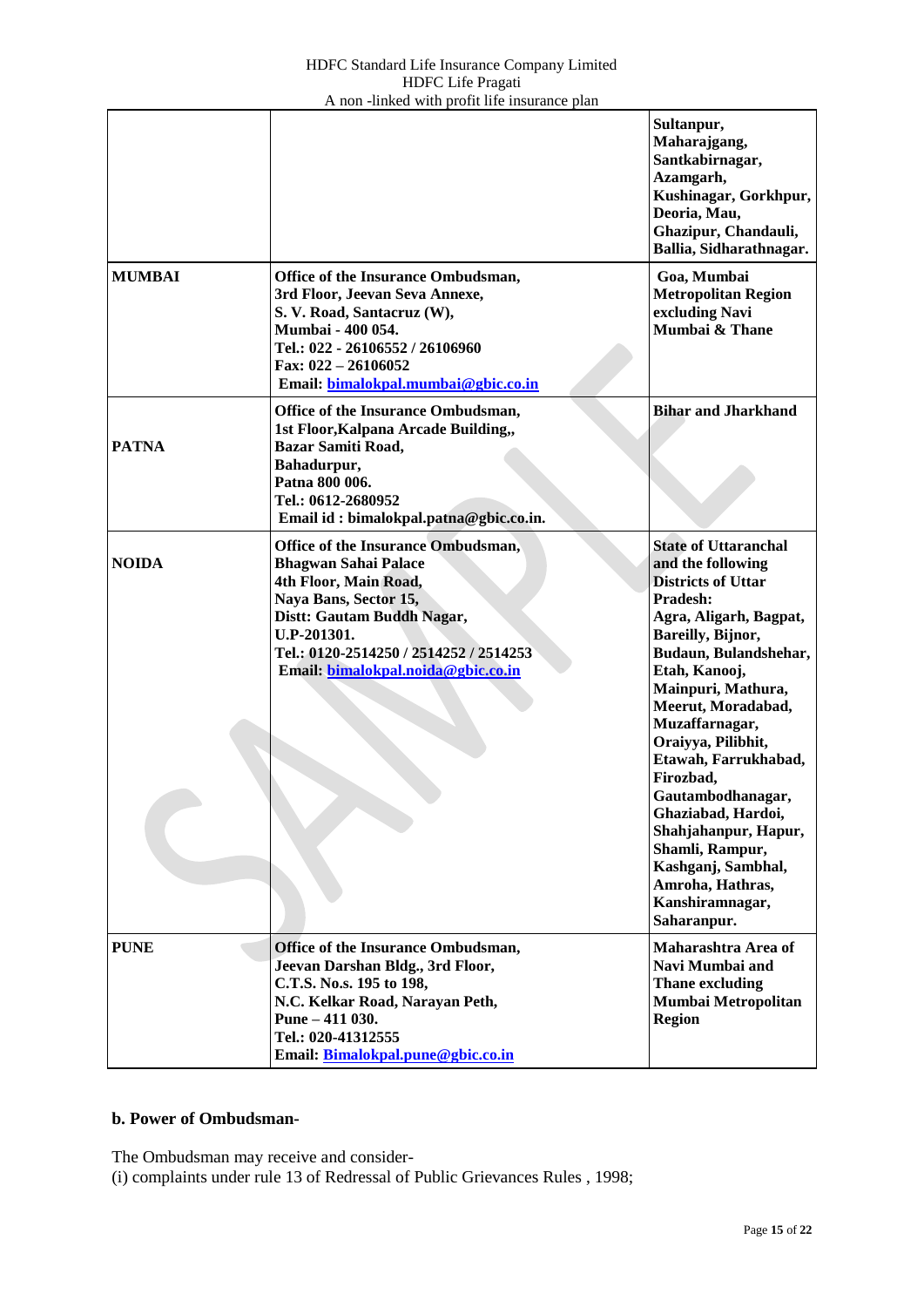# HDFC Standard Life Insurance Company Limited

#### HDFC Life Pragati

#### A non -linked with profit life insurance plan

[\(ii\)](http://indiankanoon.org/doc/156757242/) any partial or total repudiation of claims by the Company;

- [\(iii\)](http://indiankanoon.org/doc/163591613/) any dispute in regard to Premium paid or payable in terms of the Policy;
- [\(iv\)](http://indiankanoon.org/doc/31367799/) any dispute on the legal construction of the Policy insofar as such disputes relate to claims;
- [\(v\)](http://indiankanoon.org/doc/26463888/) delay in settlement of claims;
- [\(vi\)](http://indiankanoon.org/doc/47238858/) non-issue of any insurance document to customers after receipt of Premium.

## **c. Manner in which complaint is to be made -**

- [\(i\)](http://indiankanoon.org/doc/160481793/) Policyholder who has a grievance against the Company, may himself or through his legal heirs make a complaint in writing to the Ombudsman within whose jurisdiction the branch or office of the Company complained against is located.
- [\(ii\)](http://indiankanoon.org/doc/116915928/) The complaint shall be in writing duly signed by the complainant or through his legal heirs and shall state clearly the name and address of the complainant, the name of the branch or office of the Company against which the complaint is made, the fact giving rise to complaint supported by documents, if any, relied on by the complainant, the nature and extent of the loss caused to the complainant and the relief sought from the Ombudsman.
- [\(iii\)](http://indiankanoon.org/doc/99464357/) No complaint to the Ombudsman shall lie unless -

[\(a\)](http://indiankanoon.org/doc/87794950/) The complainant had before making a complaint to the Ombudsman made a written representation to the Company named in the complaint and either the Company had rejected the complaint or the complainant had not received any reply within a period of one month after the Company received his representation or the complainant is not satisfied with the reply given to him by the Company;

[\(b\)](http://indiankanoon.org/doc/84880221/) The complaint is made not later than one year after the Company had rejected the representation or sent its final reply on the representation of the complainant; and

[\(c\)](http://indiankanoon.org/doc/116794480/) The complaint is not on the same subject-matter, for which any proceedings before any court, or Consumer Forum or arbitrator is pending or were so earlier.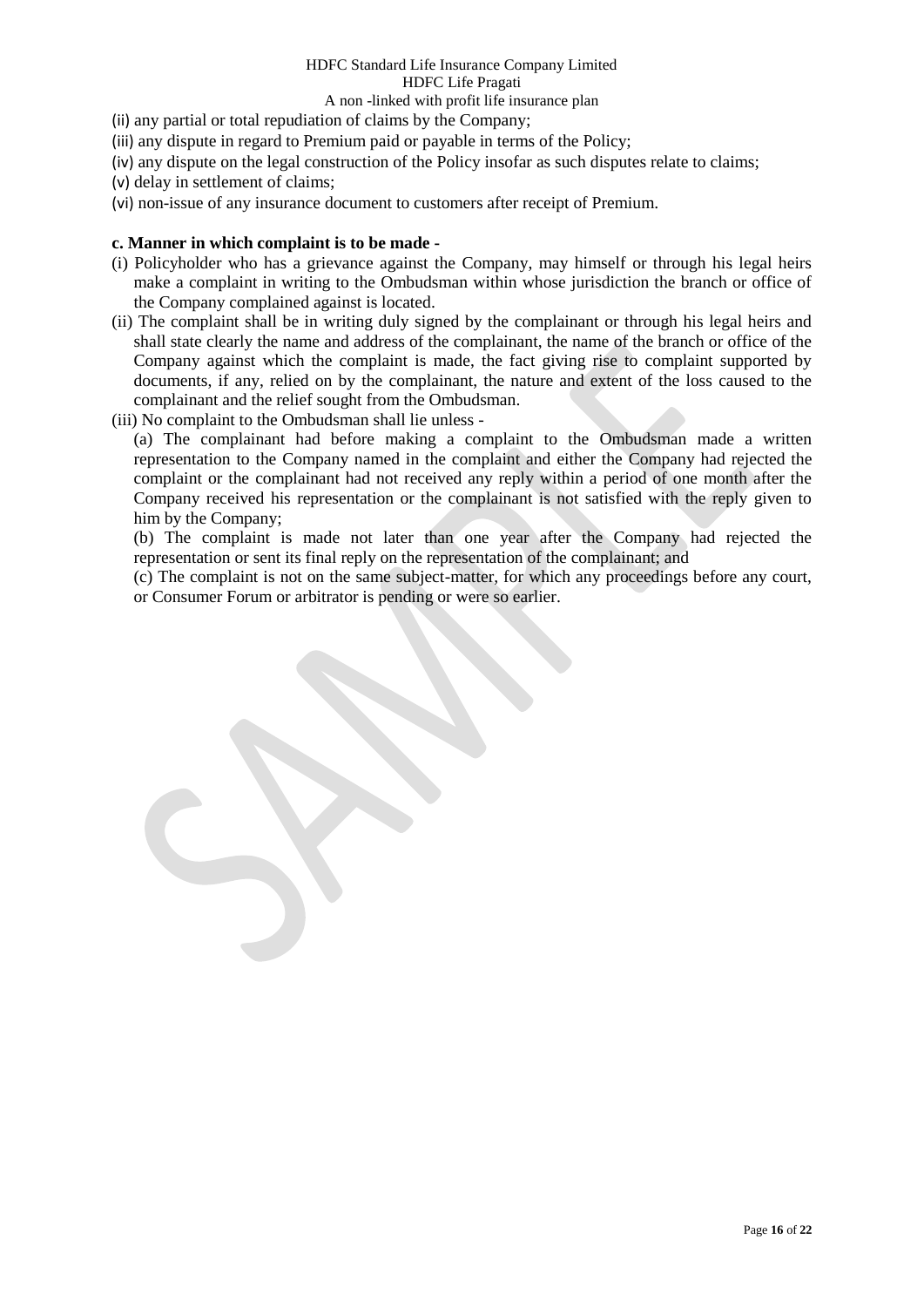## Annexure I

## **Section 38 - Assignment or Transfer of Insurance Policies**

Assignment or transfer of a policy should be in accordance with Section 38 of the Insurance Act, 1938 as amended by Insurance Laws (Amendment) Act, 2015 dated 23.03.2015The extant provisions in this regard are as follows:

- (1) This policy may be transferred/assigned, wholly or in part, with or without consideration.
- (2) An Assignment may be effected in a policy by an endorsement upon the policy itself or by a separate instrument under notice to the Insurer.
- (3) The instrument of assignment should indicate the fact of transfer or assignment and the reasons for the assignment or transfer, antecedents of the assignee and terms on which assignment is made.
- (4) The assignment must be signed by the transferor or assignor or duly authorized agent and attested by at least one witness.
- (5) The transfer or assignment shall not be operative as against an insurer until a notice in writing of the transfer or assignment and either the said endorsement or instrument itself or copy there of certified to be correct by both transferor and transferee or their duly authorised agents have been delivered to the insurer.
- (6) Fee to be paid for assignment or transfer can be specified by the Authority through Regulations.
- (7) On receipt of notice with fee, the insurer should Grant a written acknowledgement of receipt of notice. Such notice shall be conclusive evidence against the insurer of duly receiving the notice.
- (8) If the insurer maintains one or more places of business, such notices shall be delivered only at the place where the policy is being serviced.
- (9) The insurer may accept or decline to act upon any transfer or assignment or endorsement, if it has sufficient reasons to believe that it is

a. not bonafide or

b. not in the interest of the policyholder or

c. not in public interest or

- d. is for the purpose of trading of the insurance policy.
- (10) Before refusing to act upon endorsement, the Insurer should record the reasons in writing and communicate the same in writing to Policyholder within 30 days from the date of policyholder giving a notice of transfer or assignment.
- (11) In case of refusal to act upon the endorsement by the Insurer, any person aggrieved by the refusal may prefer a claim to IRDAI within 30 days of receipt of the refusal letter from the Insurer.
- (12) The priority of claims of persons interested in an insurance policy would depend on the date on which the notices of assignment or transfer is delivered to the insurer; where there are more than one instruments of transfer or assignment, the priority will depend on dates of delivery of such notices. Any dispute in this regard as to priority should be referred to Authority.
- (13) Every assignment or transfer shall be deemed to be absolute assignment or transfer and the assignee or transferee shall be deemed to be absolute assignee or transferee, except

a. where assignment or transfer is subject to terms and conditions of transfer or assignment OR

b. where the transfer or assignment is made upon condition that

i. the proceeds under the policy shall become payable to policyholder or nominee(s) in the event of assignee or transferee dying before the insured OR

ii. the insured surviving the term of the policy

Such conditional assignee will not be entitled to obtain a loan on policy or Surrender the policy. This provision will prevail notwithstanding any law or custom having force of law which is contrary to the above position.

(14) In other cases, the insurer shall, subject to terms and conditions of assignment, recognize the transferee or assignee named in the notice as the absolute transferee or assignee and such person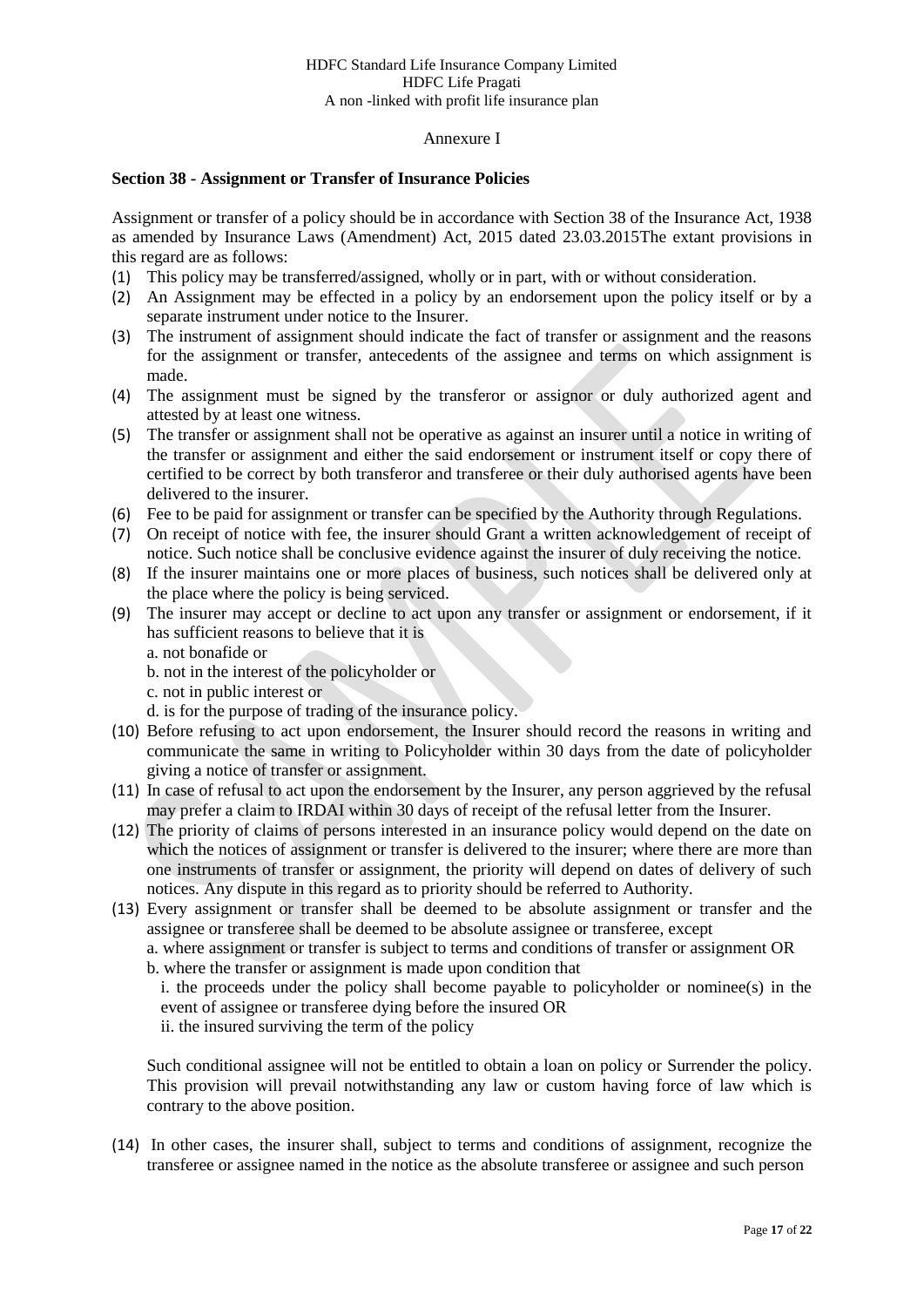#### HDFC Standard Life Insurance Company Limited HDFC Life Pragati

A non -linked with profit life insurance plan

a. shall be subject to all liabilities and equities to which the transferor or assignor was subject to at the date of transfer or assignment and

b. may institute any proceedings in relation to the policy

c. obtain loan under the policy or Surrender the policy without obtaining the consent of the transferor or assignor or making him a party to the proceedings.

(15) Any rights and remedies of an assignee or transferee of a life insurance policy under an assignment or transfer effected before commencement of the Insurance Laws (Amendment) Act, 2015 shall not be affected by this section.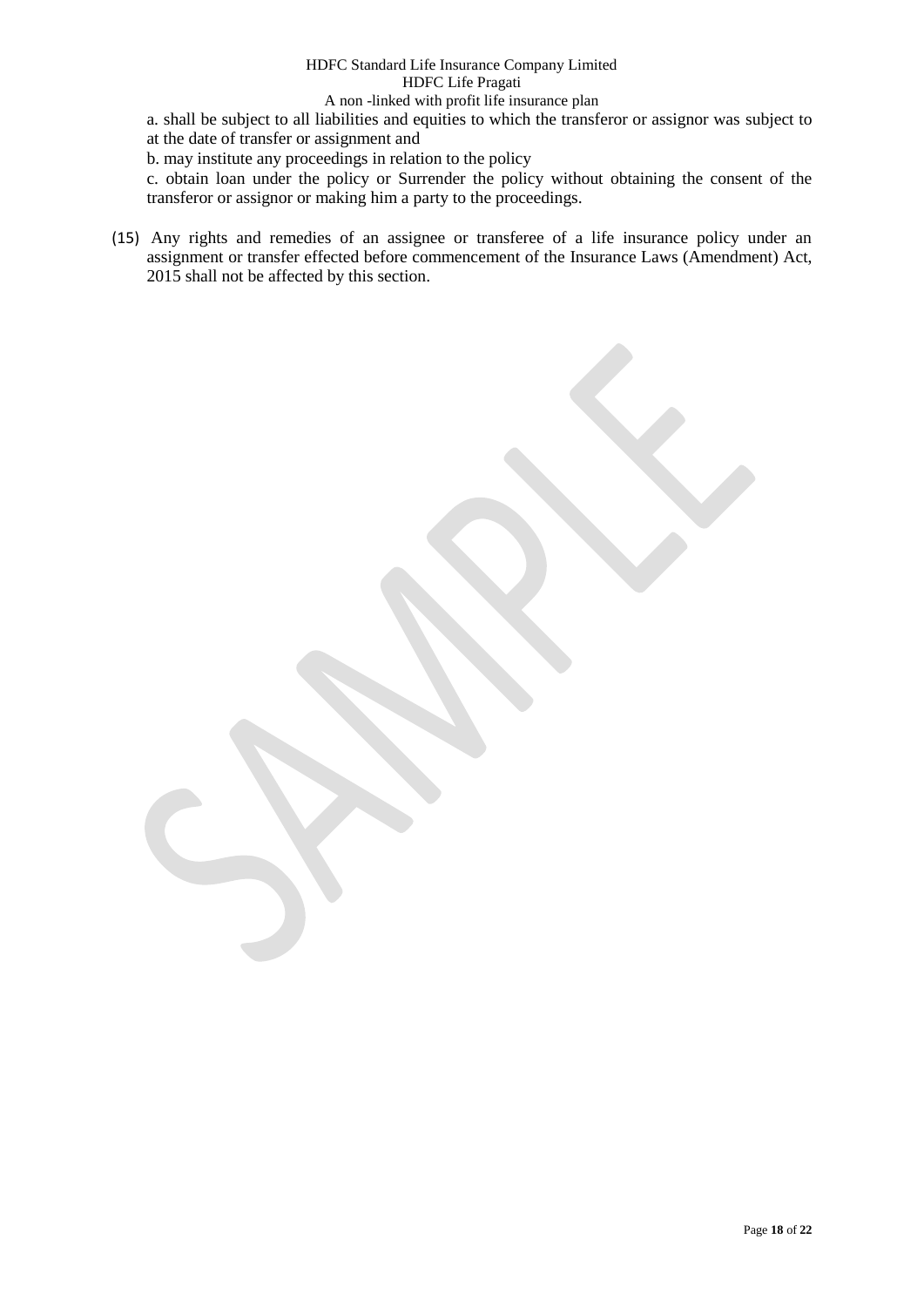## **Section 39 - Nomination by policyholder**

Nomination of a life insurance Policy is as below in accordance with Section 39 of the Insurance Act, 1938 as amended by Insurance Laws (Amendment) Act, 2015 dated 23.03.2015.The extant provisions in this regard are as follows:

- (1) The policyholder of a life insurance on his own life may nominate a person or persons to whom money secured by the policy shall be paid in the event of his death.
- (2) Where the nominee is a minor, the policyholder may appoint any person to receive the money secured by the policy in the event of policyholder's death during the minority of the nominee. The manner of appointment to be laid down by the insurer.
- (3) Nomination can be made at any time before the maturity of the policy.
- (4) Nomination may be incorporated in the text of the policy itself or may be endorsed on the policy communicated to the insurer and can be registered by the insurer in the records relating to the policy.
- (5) Nomination can be cancelled or changed at any time before policy matures, by an endorsement or a further endorsement or a will as the case may be.
- (6) A notice in writing of Change or Cancellation of nomination must be delivered to the insurer for the insurer to be liable to such nominee. Otherwise, insurer will not be liable if a bonafide payment is made to the person named in the text of the policy or in the registered records of the insurer.
- (7) Fee to be paid to the insurer for registering change or cancellation of a nomination can be specified by the Authority through Regulations.
- (8) On receipt of notice with fee, the insurer should grant a written acknowledgement to the policyholder of having registered a nomination or cancellation or change thereof.
- (9) A transfer or assignment made in accordance with Section 38 shall automatically cancel the nomination except in case of assignment to the insurer or other transferee or assignee for purpose of loan or against security or its reassignment after repayment. In such case, the nomination will not get cancelled to the extent of insurer's or transferee's or assignee's interest in the policy. The nomination will get revived on repayment of the loan.
- (10) The right of any creditor to be paid out of the proceeds of any policy of life insurance shall not be affected by the nomination.
- (11)In case of nomination by policyholder whose life is insured, if the nominees die before the policyholder, the proceeds are payable to policyholder or his heirs or legal representatives or holder of succession certificate.
- (12)In case nominee(s) survive the person whose life is insured, the amount secured by the policy shall be paid to such survivor(s).
- (13)Where the policyholder whose life is insured nominates his
	- a. parents or
	- b. spouse or
	- c. children or
	- d. spouse and children
	- e. or any of them

the nominees are beneficially entitled to the amount payable by the insurer to the policyholder unless it is proved that policyholder could not have conferred such beneficial title on the nominee having regard to the nature of his title.

- (14)If nominee(s) die after the policyholder but before his share of the amount secured under the policy is paid, the share of the expired nominee(s) shall be payable to the heirs or legal representative of the nominee or holder of succession certificate of such nominee(s).
- (15)The provisions of sub-section 7 and 8 (13 and 14 above) shall apply to all life insurance policies maturing for payment after the commencement of Insurance Laws (Amendment) Act, 2015 (i.e 23.03.2015 ).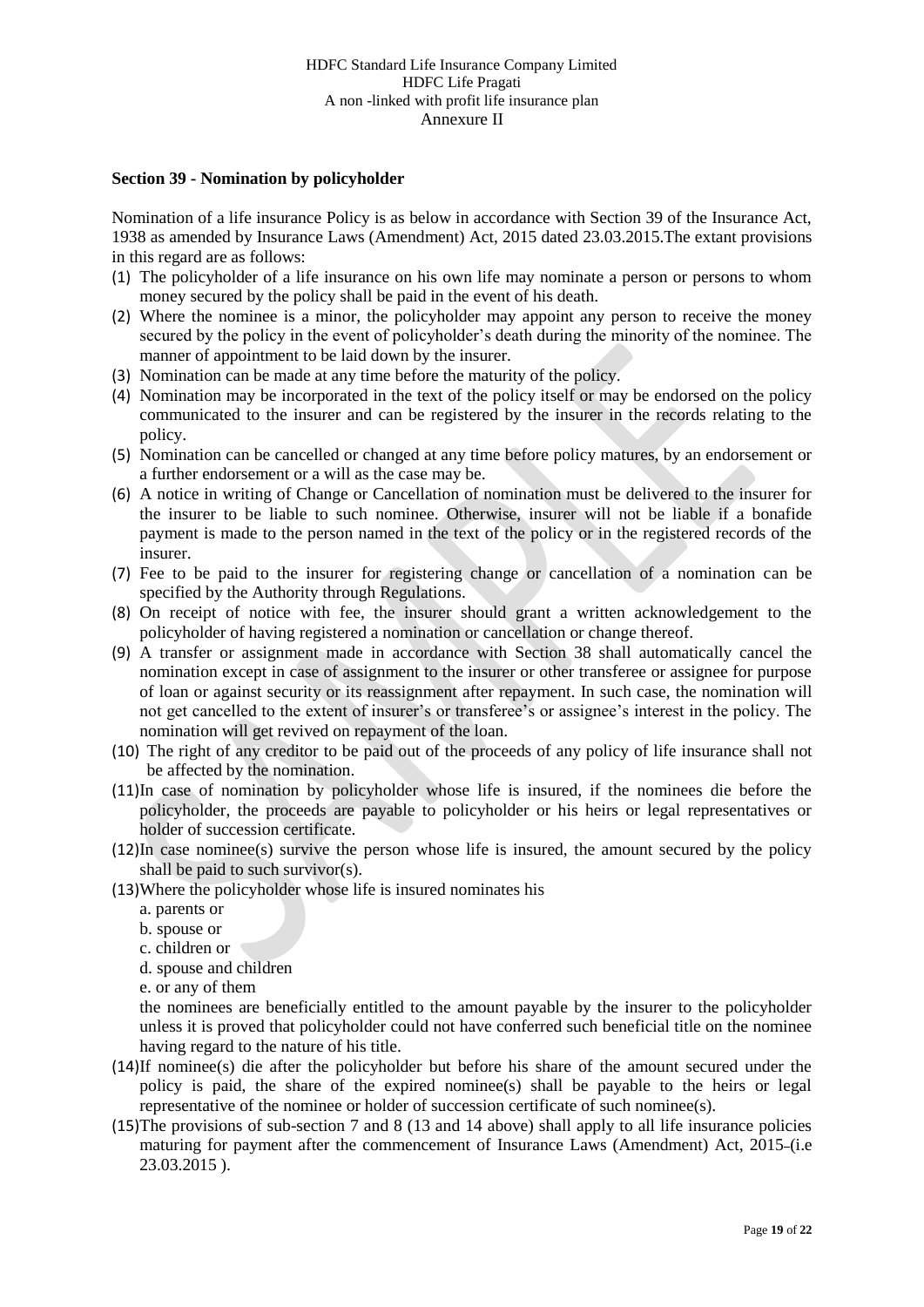#### HDFC Standard Life Insurance Company Limited HDFC Life Pragati A non -linked with profit life insurance plan

- (16)If policyholder dies after maturity but the proceeds and benefit of the policy has not been paid to him because of his death, his nominee(s) shall be entitled to the proceeds and benefit of the policy.
- (17)The provisions of Section 39 are not applicable to any life insurance policy to which Section 6 of Married Women's Property Act, 1874 applies or has at any time applied except where before or after Insurance Laws (Amendment) Act, 2015, a nomination is made in favour of spouse or children or spouse and children whether or not on the face of the policy it is mentioned that it is made under Section 39. Where nomination is intended to be made to spouse or children or spouse and children under Section 6 of MWP Act, it should be specifically mentioned on the policy. In such a case only, the provisions of Section 39 will not apply.

**Disclaimer: This is not a comprehensive list of amendments of** Insurance Laws (Amendment) Act, 2015 **and only a simplified version prepared for general information. Policy Holders are advised to refer to Insurance Laws (Amendment) Act, 2015 dated 23.03.2015 for complete and accurate details.**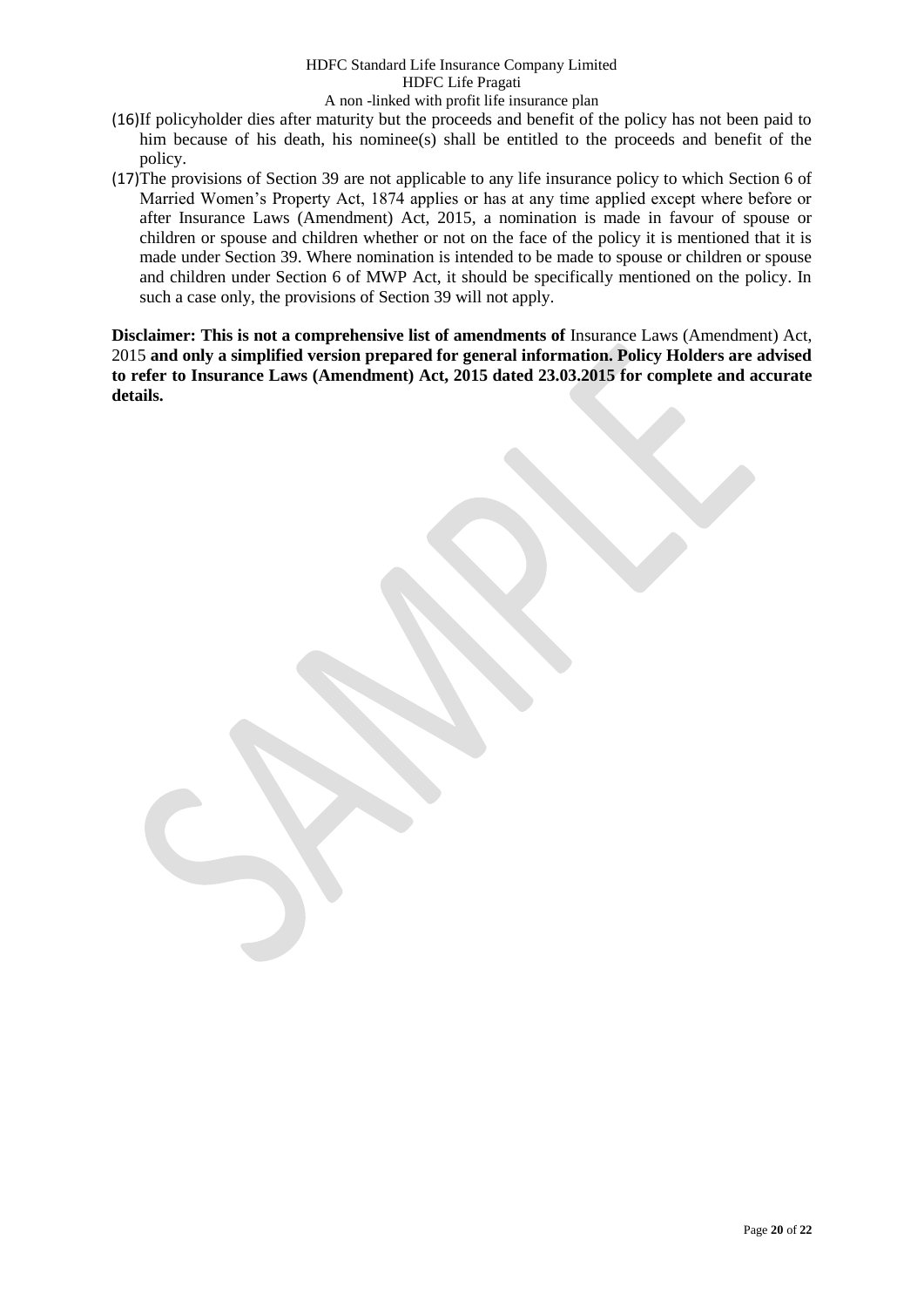## Annexure III

Provisions regarding policy not being called into question in terms of Section 45 of the Insurance Act, 1938, as amended by Insurance Laws (Amendment) Act, 2015 dated 23.03. are as follows:

(1) No Policy of Life Insurance shall be called in question **on any ground whatsoever** after expiry of 3 yrs from a. the date of issuance of policy or

b. the date of commencement of risk or

- c. the date of revival of policy or
- d. the date of rider to the policy

whichever is later.

- (2) On the ground of fraud, a policy of Life Insurance may be called in question within 3 years from
	- a. the date of issuance of policy or
	- b. the date of commencement of risk or
	- c. the date of revival of policy or
	- d. the date of rider to the policy

whichever is later.

For this, the insurer should communicate in writing to the insured or legal representative or nominee or assignees of insured, as applicable, mentioning the ground and materials on which such decision is based.

(3) Fraud means any of the following acts committed by insured or by his agent, with the intent to deceive the insurer or to induce the insurer to issue a life insurance policy: a. The suggestion, as a fact of that which is not true and which the insured does not believe to

be true; b. The active concealment of a fact by the insured having knowledge or belief of the fact;

c. Any other act fitted to deceive; and

- d. Any such act or omission as the law specifically declares to be fraudulent.
- (4) Mere silence is not fraud unless, depending on circumstances of the case, it is the duty of the insured or his agent keeping silence to speak or silence is in itself equivalent to speak.
- (5) No Insurer shall repudiate a life insurance Policy on the ground of Fraud, if the Insured / beneficiary can prove that the misstatement was true to the best of his knowledge and there was no deliberate intention to suppress the fact or that such mis-statement of or suppression of material fact are within the knowledge of the insurer. Onus of disproving is upon the policyholder, if alive, or beneficiaries.
- (6) Life insurance Policy can be called in question within 3 years on the ground that any statement of or suppression of a fact material to expectancy of life of the insured was incorrectly made in the proposal or other document basis which policy was issued or revived or rider issued. For this, the insurer should communicate in writing to the insured or legal representative or nominee or assignees of insured, as applicable, mentioning the ground and materials on which decision to repudiate the policy of life insurance is based.
- (7) In case repudiation is on ground of mis-statement and not on fraud, the premium collected on policy till the date of repudiation shall be paid to the insured or legal representative or nominee or assignees of insured, within a period of 90 days from the date of repudiation.
- (8) Fact shall not be considered material unless it has a direct bearing on the risk undertaken by the insurer. The onus is on insurer to show that if the insurer had been aware of the said fact, no life insurance policy would have been issued to the insured.